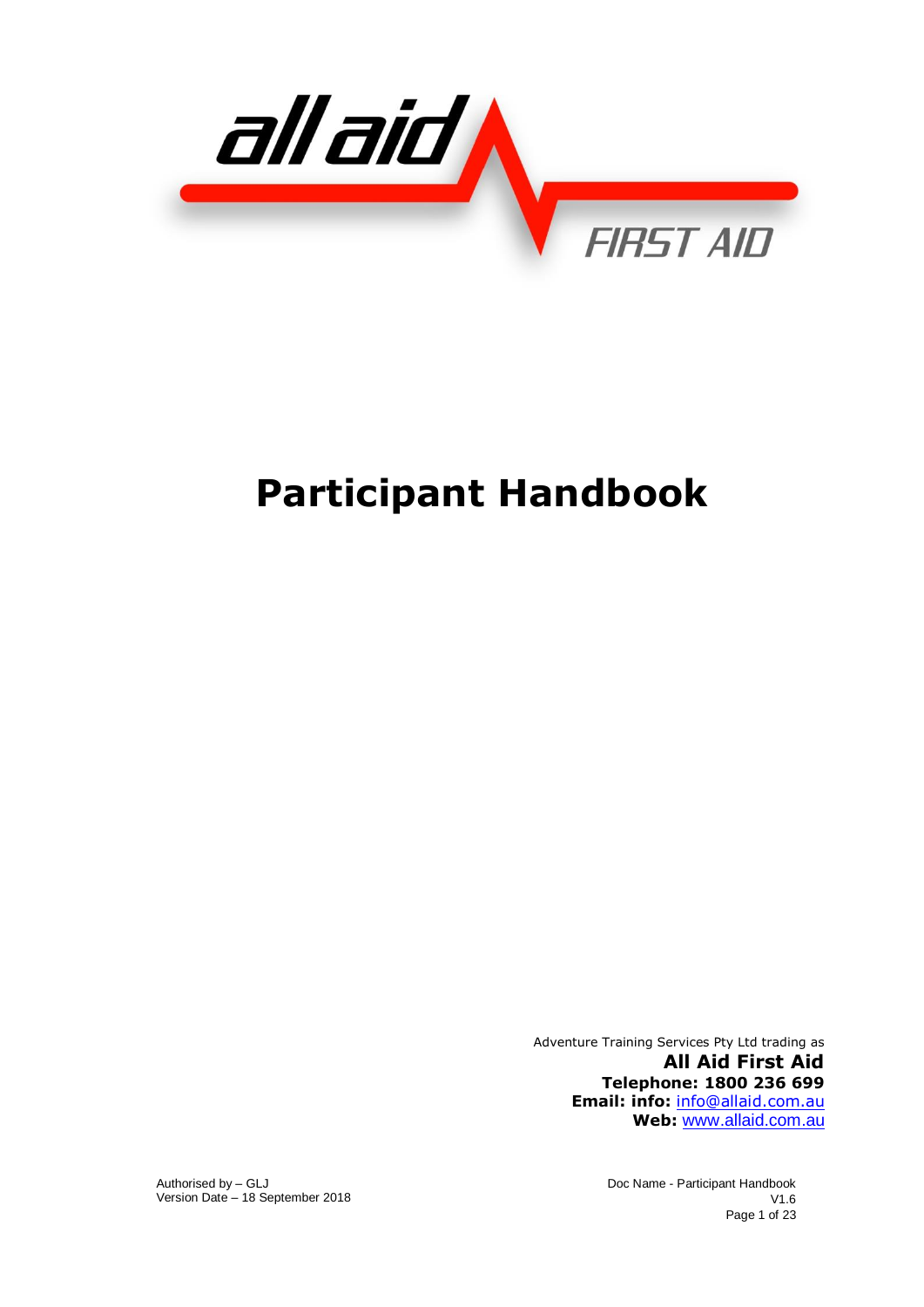# **Table of Contents**

| Participant and All Aid First Aid Rights and Responsibilities 4 |  |
|-----------------------------------------------------------------|--|
|                                                                 |  |
|                                                                 |  |
|                                                                 |  |
|                                                                 |  |
|                                                                 |  |
|                                                                 |  |
|                                                                 |  |
|                                                                 |  |
|                                                                 |  |
|                                                                 |  |
|                                                                 |  |
|                                                                 |  |
| Language, Literacy and Numeracy (LLN) Assistance15              |  |
|                                                                 |  |
|                                                                 |  |
|                                                                 |  |
|                                                                 |  |
|                                                                 |  |
|                                                                 |  |
|                                                                 |  |
|                                                                 |  |
|                                                                 |  |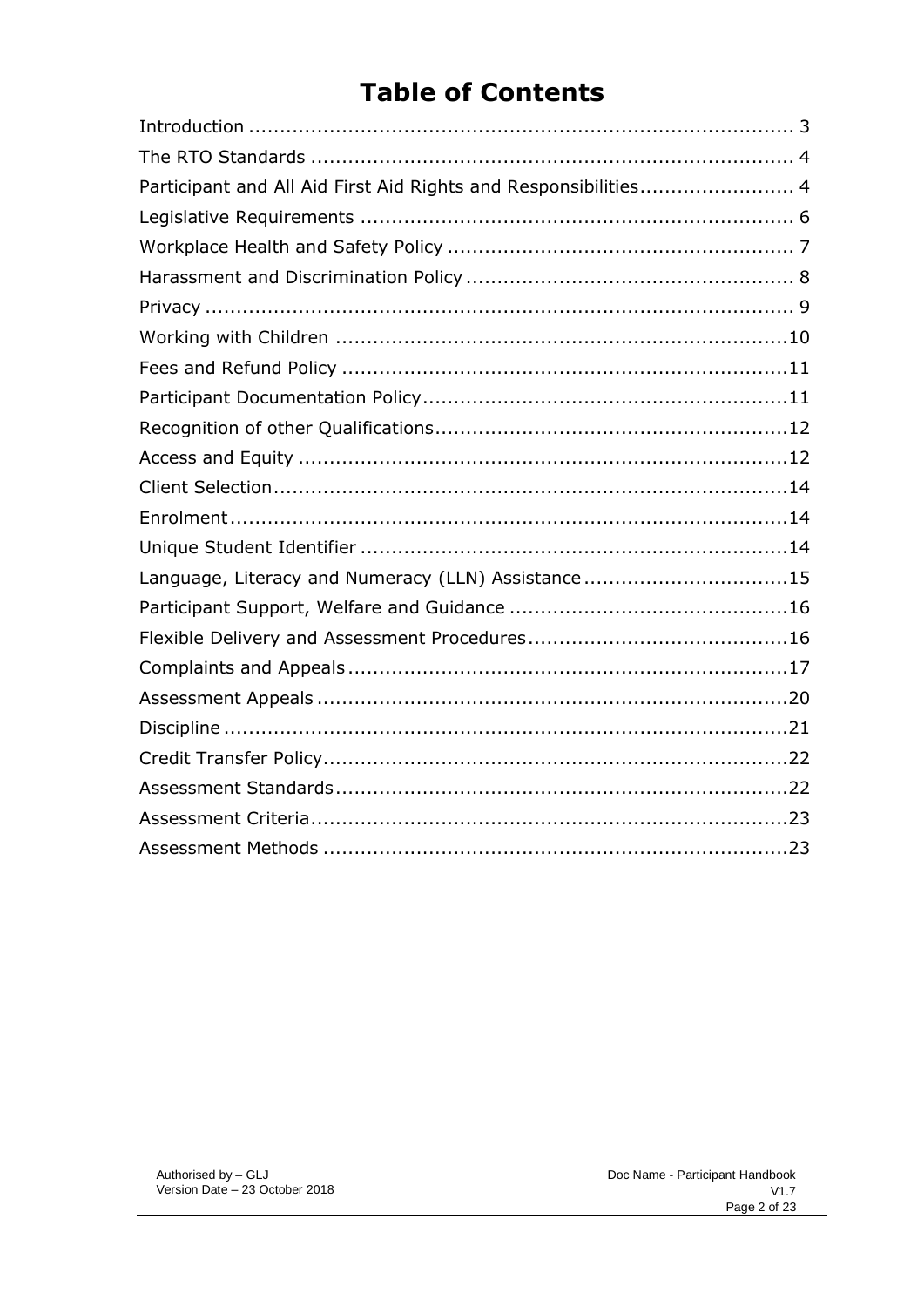#### <span id="page-2-0"></span>**Introduction**

Welcome to Adventure Training Services Pty Ltd trading as All Aid First Aid.

We are a Registered Training Organisation.

All Aid First Aid provides Nationally Recognised Training in First Aid in the following programs:

## **ALL AID FIRST AID COURSES**

#### **CPR REFRESHER PROGRAM**

• HLTAID001 Provide cardiopulmonary resuscitation

#### **PROVIDE FIRST AID PROGRAM**

- HLTAID001 Provide cardiopulmonary resuscitation
- HLTAID003 Provide first aid

# **REMOTE & WILDERNESS FIRST AID PROGRAM OUTDOORS FIRST AID**

- HLTAID001 Provide cardiopulmonary resuscitation
- HLTAID003 Provide first aid

# **REMOTE AREA FIRST AID**

- HLTAID001 Provide cardiopulmonary resuscitation
- HLTAID005 Provide first aid in remote situations

# **WILDERNESS FIRST AID**

- HLTAID001 Provide cardiopulmonary resuscitation
- Wilderness First Aid Skill Set (SISSS00108), comprising of:
- HLTAID003 Provide first aid
- SISOOPS305A Provide first aid in a remote location
- SISXEME001 Respond to emergency situations
- SISXEME002 Coordinate emergency responses
- SISXOHS101A Follow occupational health and safety policies

# **ADVANCED WILDERNESS FIRST AID**

- All WFA units plus
- HLTAID006 Provide advanced first aid
- HLTAID007 Provide advanced resuscitation

# **WILDERNESS MEDIC**

- All WFA and ADV WFA units plus
- HLTAID008 Manage first aid services and resources
- PUAEME005A Provide pain management

Our trainers and assessors are highly qualified and have extensive experience. We are here to support our participants through our training programs and to ensure they have an enjoyable learning experience.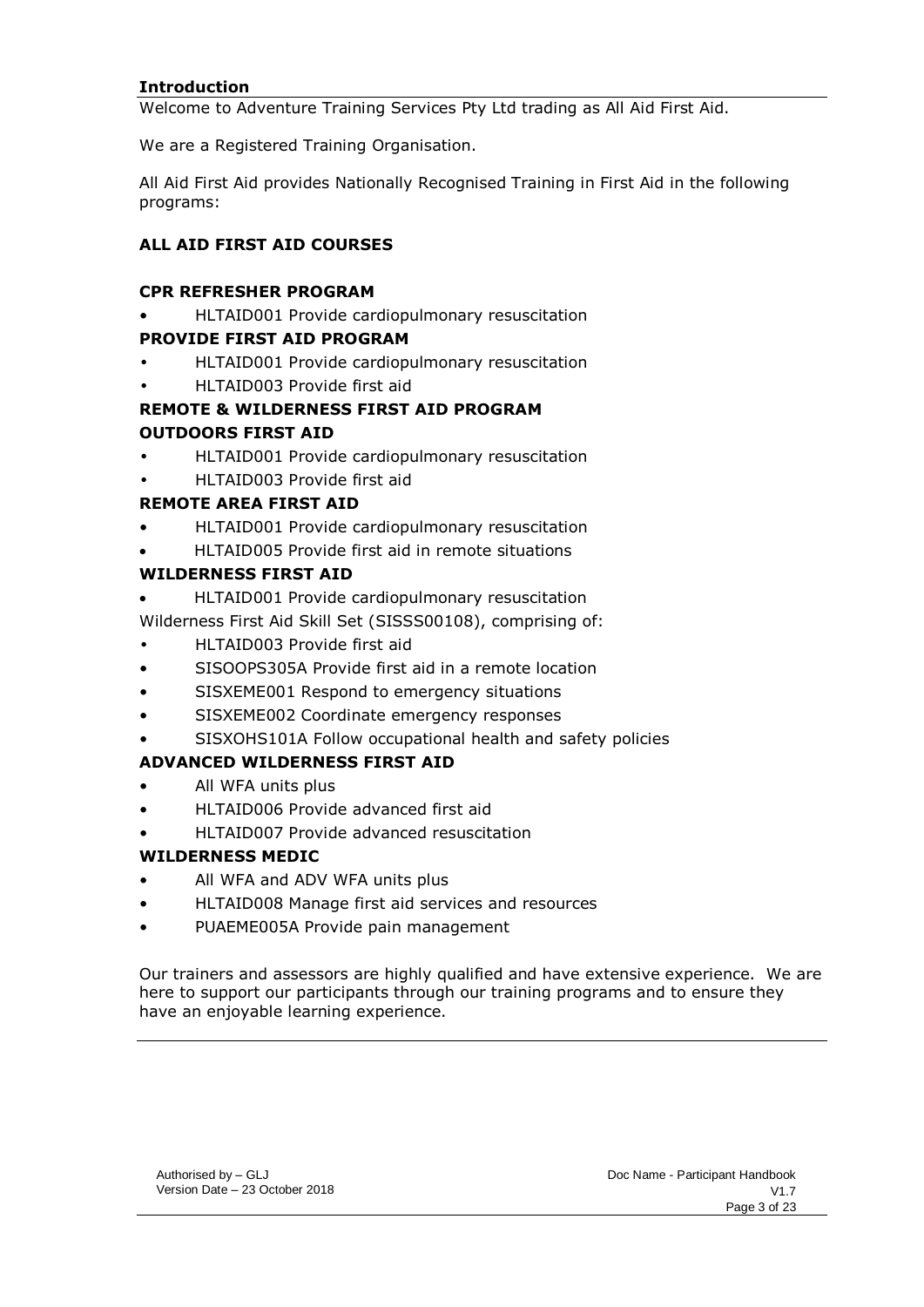#### <span id="page-3-0"></span>**The RTO Standards**

You are about to become a participant in a learning process that can result in achieving a nationally accredited qualification.

These qualifications can only be delivered by a Registered Training Organisation (RTO).

To be an RTO we need to meet the requirements of the current RTO Standards. The current standards are the *Standards for Registered Training Organisations (RTOs) 2015.* Adherence to these and other requirements is done by the Australian Quality Skills Authority (ASQA).

A newly registered RTO will be audited within the first 12 months of operation to ensure compliance to the Standards for RTOs and will be re-audited during its subsequent seven year registration period.

These Standards and the auditing process are intended to provide the basis for a nationally consistent, high quality vocational education and training system.

#### <span id="page-3-1"></span>**Participant and All Aid First Aid Rights and Responsibilities**

As a participant in our RTO, you have certain rights and responsibilities as do we, the RTO, have certain obligations and responsibilities to you.

These rights and responsibilities are covered in detail in the body of this Participant handbook, but are summarized here for your convenience.

- 1. All Aid First Aid has a responsibility to its clients and participants to provide quality training and assessment services, compliant to the Standards for Registered Training Organisations, in a competent manner through the provision of quality resources and staff resulting in the issuance of AQF statement of attainment.
- 2. All Aid First Aid guaranteeing that in the event that All Aid First Aid cannot deliver a course, a full refund of all monies paid to All Aid First Aid will be refunded to the purchaser.
- 3. All Aid First Aid has a responsibility to its clients and participants to keep them informed of any changes in the service delivery including trainers, our ownership, the engagement of third parties or any other aspect of the participants training experience.
- 4. Both the Participant and All Aid First Aid have a responsibility to adhere to all relevant legislation. The legislation that affects your participation in Vocational Education and Training (VET) is detailed within this document, however both All Aid First Aid and you, the participant, have an obligation to adhere to ALL legislation applicable in Australia.
- 5. We both have obligations and expectations that all parties will conduct themselves safely in all aspects of their activities, that at no time will the safety and health of any person or property be risked.
- 6. You have a right to a safe environment, you have an obligation to keep it safe through your conduct and adherence to our stated policies and procedures.
- 7. We have a right to expect that you seriously apply yourself to undertaking the Course that you have committed to, until you formally tell us that you are withdrawing from the process, we have an expectation that you will work on the process and meet your commitments.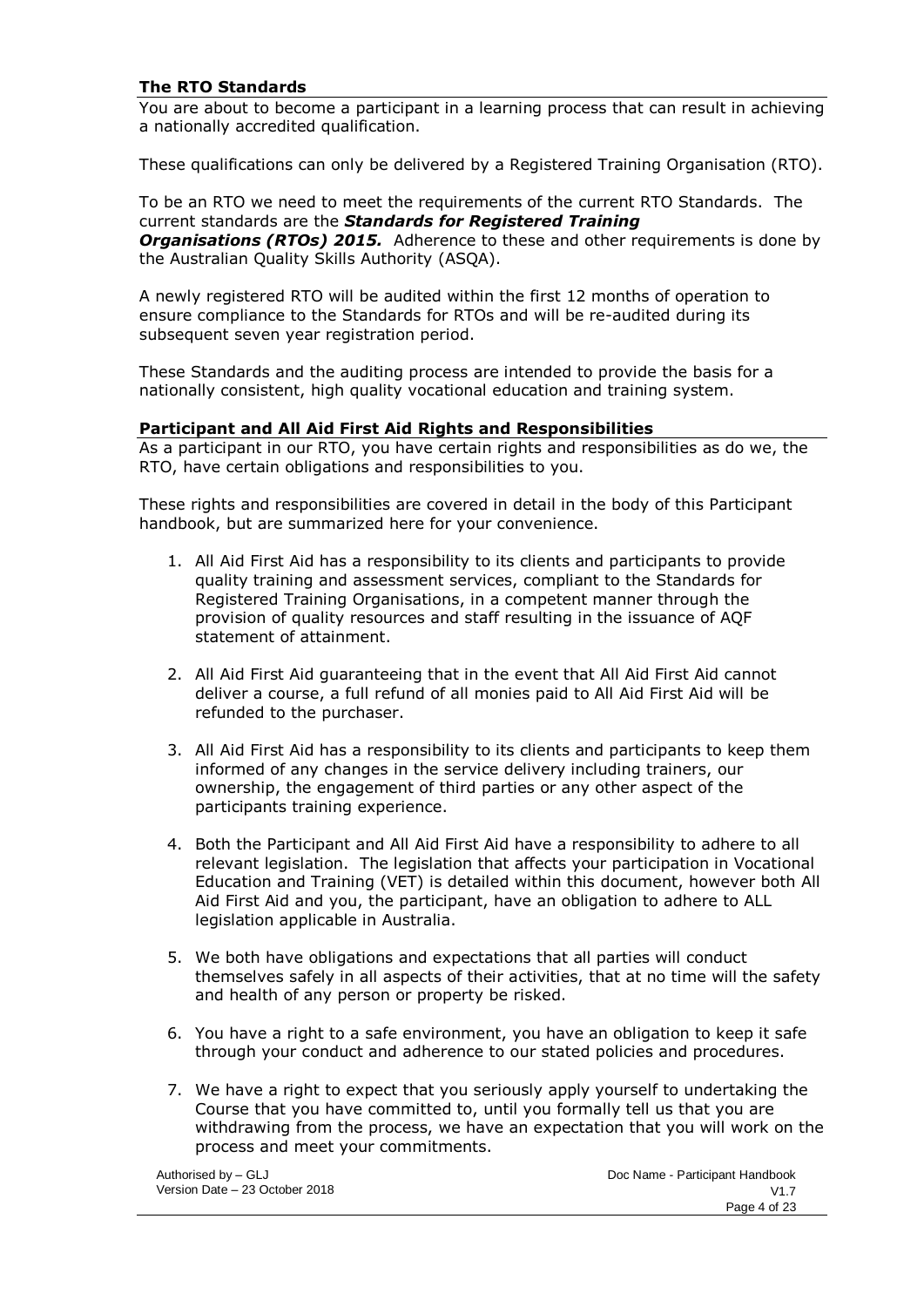- 8. Equally so, you have a right, and we have a responsibility to provide you with the very best support, assistance and guiding you to the completion of the Course and must maintain a high standard of current documentation, good service, good trainer/assessors who are current in their knowledge and experience in the relevant qualifications(s) being undertaken.
- 9. We have a right to expect that all assessments provided by are your own work, not copied, taken or plagiarized from someone else.
- 10. You have a right to reasonable access to our trainer/assessors. You have the right to access your own records. Approach your trainer.
- 11. You have a right to expect that the requirements that we make of you are clear, concise and easily understood, we have an obligation to maintain these requirements as clear instructions and also to ensure that they are relevant to the requirements of the qualification being undertaken.
- 12. You have a right to expect that all course requirements are compliant to the principles defined in the Standards for RTOs, and that the qualification issued by us to you will be received in good standing.
- 13. You have a right to personal freedom, free from any illegal, unnecessary or invasive questioning or judgment of your personal ideals, beliefs, marital status, disability or perceived disability, cultural background, age, orientation or practices, this includes, but is not limited to all personal, sexual, religious and political practices.
- 14. We have an equal expectation that you will grant the same freedom of belief, practices and persuasion to all of the staff, contractors, fellow participants and other people whom you meet and come in contact with at All Aid First Aid.
- 15. We have an obligation to always conduct ourselves ethically, responsibly, with courtesy and respect, and to be both morally and socially responsible at all times. We expect the same from our participants.
- 16. This specifically means that bullying, intimidation, violence of any kind, cyber bullying, offensive behavior, threatening or aggressive behavior or speech will not be tolerated, or need to be tolerated by any person whether a staff member or contractor, or a participant in the course requirements.
- 17. You have a right to be provided with the services that you have paid for, if you have paid for a course, you have a right to expect to be delivered in the manner it was advertised, equally so, we have an obligation to deliver it to you in the manner it was advertised. If there is a need to vary the process, then it must be by mutual consent.
- 18. You have a right to receive the services for which you have paid. We have an obligation to provide them.
- 19. You have a right to be informed of any changes to our course requirements, our administrative procedures and/or regulations. Any required changes will not be made without appropriate notice and will not disadvantage currently enrolled participants.
- 20. We have a right, and you have a responsibility, to adhere to any reasonable and lawful request by the All Aid First Aid.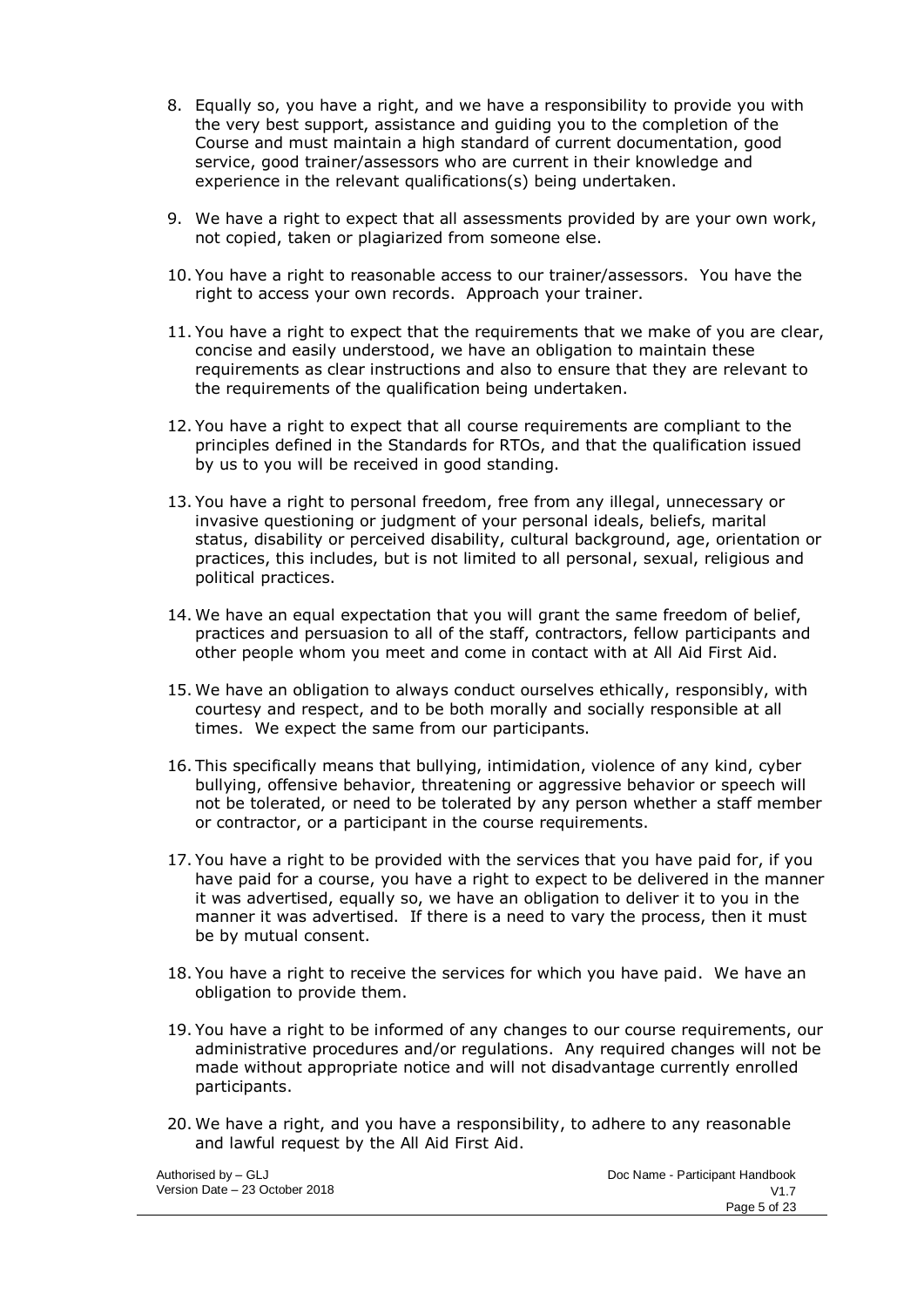- 21. You have a right to complain and appeal about anything or any decision we make at the All Aid First Aid, be it about you or about how we conduct the business of the RTO.
- 22. We have an obligation to ensure that complaints and grievances are dealt with quickly and satisfactorily in accordance with the procedures detailed in this handbook.
- 23. You have a right to expect us to adhere to the privacy act and the freedom of information act and ensure that information about you is only conveyed to those with legal and legitimate reason for access. This is normally only staff directly involved in the processing and assessment of your course work or those with legal rights to that information, such as the Police and other legal bodies, but only after appropriate process has been undertaken.
- 24. We have an obligation to clearly state all fees and charges associated with the course requirements.
- 25. We have an obligation to provide, and you have a right to receive, prompt evaluation of your course work, with clear and unambiguous feedback on the results and assessment decision.
- 26. You have an obligation to provide feedback on our assessment and on the Client Services we have provided.
- 27. We have an obligation to evaluate all provided feedback and act on opportunities for improvement to our processes and policies.
- 28. We have an obligation to clearly convey to you, the Participant, the policies and procedures that Participants must be aware of. Equally so you, the participant, have an obligation to understand those policies and procedures concerning your application, any use of the All Aid First Aid facilities and any property or facilities used by All Aid First Aid to assess your application.

Participants who cannot, or choose not to, adhere to these rights and obligations may be subject to disciplinary action. This may be a written warning, an interview with the Managing Director, and may result in cancellation of your application without refund and in extreme cases, such as cases of suspected criminal activity, referral to the Police.

#### <span id="page-5-0"></span>**Legislative Requirements**

We are subject to a variety of legislation related to training and assessment as well as general business practice.

This legislation governs our obligations as a Registered Training Organisation, our obligations to you as our clients, and relates to the industry that we are conducting training for.

This legislation is continually being updated and the Managing Director is responsible for ensuring that all staff are made aware of any changes.

Current legislation is available online at [http://www.austlii.edu.au](http://www.austli.edu.au/) and http:/[/www.legislation.nsw.gov.au.](http://www.legislation.nsw.gov.au/)

The legislation that particularly effects your participation in Vocational Education and Training includes:

Authorised by – GLJ Version Date – 23 October 2018 Doc Name - Participant Handbook  $V1.7$ Page 6 of 23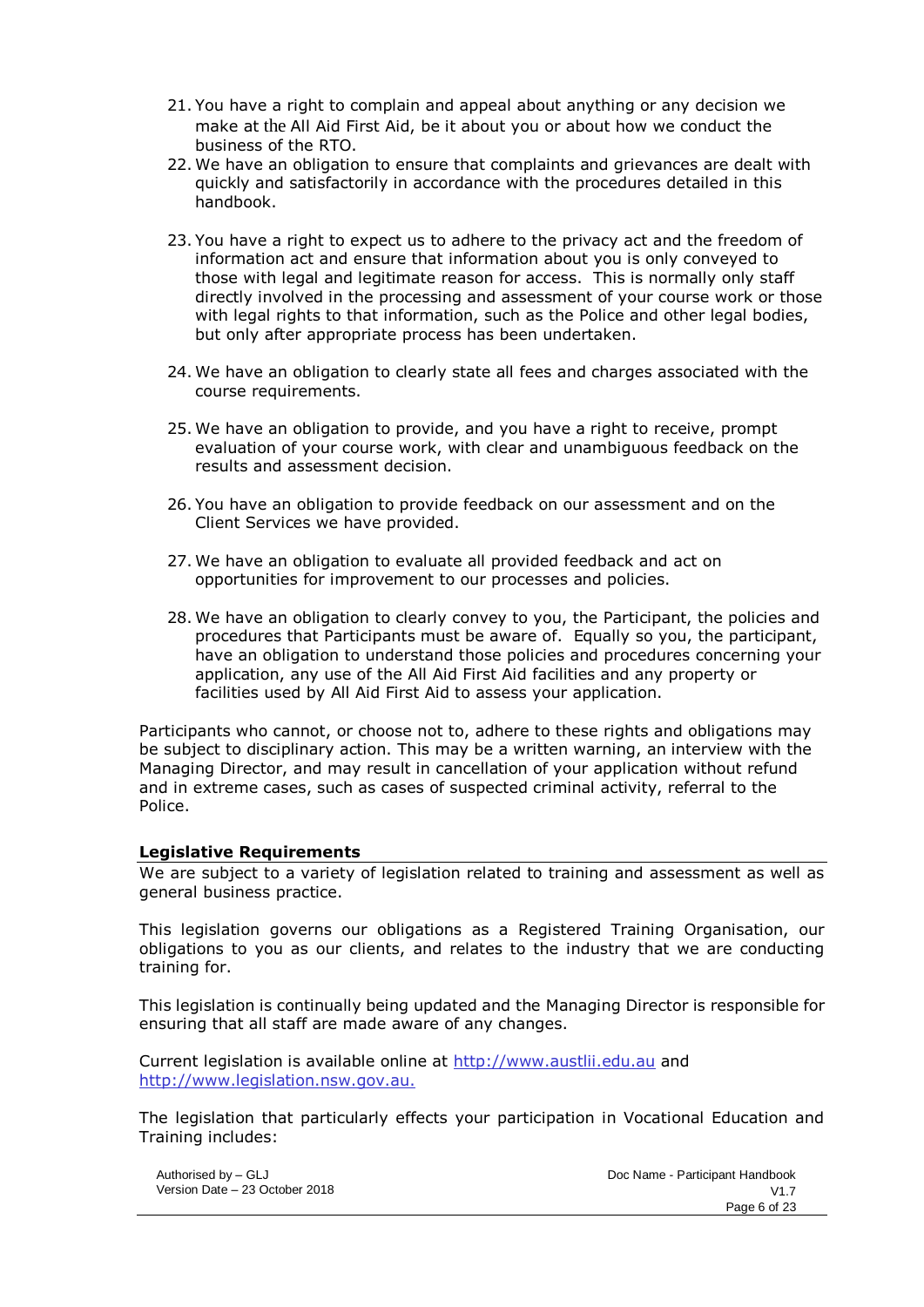#### **Commonwealth Legislation:**

- National Vocational Education and Training Regulator Act 2011
- National Vocational Education and Training Regulator (Charges) Act 2012
- National Vocational Education and Training Regulator (Transitional Provisions) Act 2011.
- Standards for Registered Training Organisations (RTOs) 2015
- National Vocational Education and Training Regulator Amendment Bill 2015
- Human Rights and Equal Opportunity Commission Act 1986
- Disability Discrimination Amendment (Education Standards) Act 2005
- Disability Discrimination Act 1992
- Racial Discrimination Amendment Act 1980
- Racial Discrimination Act 1975
- Sex Discrimination Act 1984
- Sex Discrimination Amendment Act 1991
- Privacy Act 1988
- Privacy Amendment (Enhancing Privacy Protection) Act 2012
- Australian Privacy Principles (2014)
- Work Health and Safety Act 2011
- Work Health and Safety Regulations 2011

#### **State Based Legislation**

- NSW Anti-discrimination Act (1977)
- Workers Compensation Regulation 2003
- Workplace Injury Management and Workers Compensation Regulation 2002
- Affirmative Action (Equal Employment Opportunity for Women) Act (1986)
- WorkCover Legislation Amendment Act (1996 No. 120)
- Copyright Act, 1879. 42 Vic No 20 (modified 2006)
- NSW Child Protection (Working with Children) Act 2012 No 51.

# <span id="page-6-0"></span>**Workplace Health and Safety Policy**

The Work Health and Safety Act 2011 and Work Health and Safety Regulations 2011 describes All Aid First Aid 's duty of care to provide a safe and healthy working environment for all employees, and the employee's duty of care to take reasonable care for the health and safety of others within the work place. This includes the provision of:

- a workplace that is safe to work in, with working procedures that are safe to use,
- adequate staff training including topics such as safe work procedures,
- properly maintained facilities and equipment,
- a clean and suitably designed work place with the safe storage of goods such as chemicals.

The following procedures and Standards must be observed to achieve a safe working and learning environment:

- Maintain a safe, clean and efficient, working environment,
- Implement procedures and practices, in a variety of situations, in accordance with State and Local Government Health regulations,
- Store and dispose of waste according to health regulations,
- Check all equipment for maintenance requirements,
- Refer equipment for repair as required,
- Store equipment safely,
- Identify fire hazards and take precautions to prevent fire,
- Safe lifting and carrying techniques maintained,
- Ensure Participant safety at all times,
- Ensure procedures for operator safety are followed at all times,

Authorised by – GLJ Version Date – 23 October 2018 Doc Name - Participant Handbook  $V1.7$ Page 7 of 23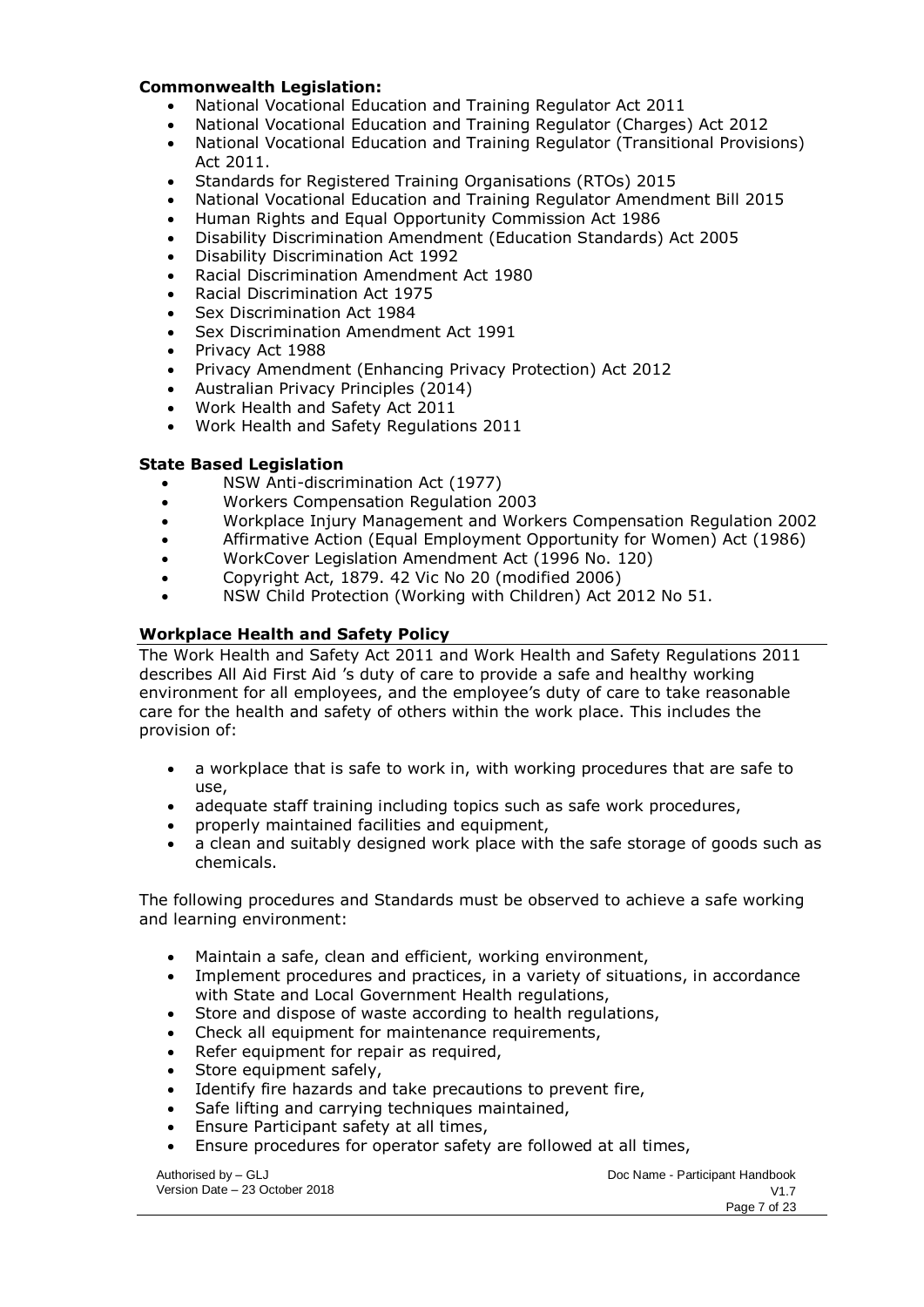- All unsafe situations recognised and reported,
- Display first aid and safety procedures for all staff and participants to see,
- Report any identified Occupational Health and Safety hazard to the appropriate staff member as required.

## <span id="page-7-0"></span>**Harassment and Discrimination Policy**

All Aid First Aid takes a zero-tolerance approach to all forms of harassment and/or discrimination. We provide a workplace/learning environment that is free from all forms of harassment and discrimination, to ensure staff and participants feel valued, respected and are treated fairly. All of our staff understand their roles and responsibilities in creating such a workplace, by a process of training, communication, mentoring and by example, and we will ensure all of our staff are aware of the processes and procedures for addressing any form of harassment or discrimination.

Staff and participants should be aware of the following definitions:

**'Bullying'** - is unwelcome and offensive behaviour that intimidates, humiliates and/or undermines a person or group. Bullying involves a persistent pattern of behaviour over a period time and may include verbal abuse, physical assault, unjustified criticism, sarcasm, insult, spreading false or malicious rumours about someone, isolating or ignoring a person, putting people under unnecessary pressure with overwork or impossible deadlines, and sabotaging someone's work or their ability to do their job by not providing them with vital information and resources.

**'Confidentiality'** - refers to information kept in trust and divulged only to those who need to know.

**'Discrimination'** - is treating someone unfairly or unequally simply because they belong to a group or category of people. Equal opportunity laws prohibit discrimination on the grounds of sex, marital status, pregnancy, family responsibility, family status, race, religious beliefs, political conviction, gender history, impairment, age or sexual orientation. Victimisation is also treated as another ground of discrimination.

**'Harassment'** - is any unwelcome and uninvited comment or action that results in a person being intimidated, offended, humiliated or embarrassed. Equal opportunity laws prohibit harassment on the grounds of sex and race.

**'Personnel'** - refers to all employees of All Aid First Aid.

**'Racial Harassment'** - occurs when a person is threatened, abused, insulted or taunted in relation to their race, descent or nationality, colour, language or ethnic origin, or a racial characteristic. It may include derogatory remarks, innuendo and slur, intolerance, mimicry or mockery, displays of material prejudicial to a particular race, racial jokes, allocating least favourable jobs or singling out for unfair treatment.

**'Sexual Harassment'** - is any verbal or physical sexual conduct that is unwelcome and uninvited. It may include kissing, embracing, patting, pinching, touching, leering or gestures, questions about a person's private or sexual life, requests for sexual favours, smutty jokes, phone calls, emails, facsimiles or messages, offensive noises or displays of sexually graphic or suggestive material.

**'Victimisation'** - includes any unfavourable treatment of a person as a result of their involvement in an equal opportunity complaint. Unfavourable treatment could include: adverse changes to the work environment; denial of access to resources or work.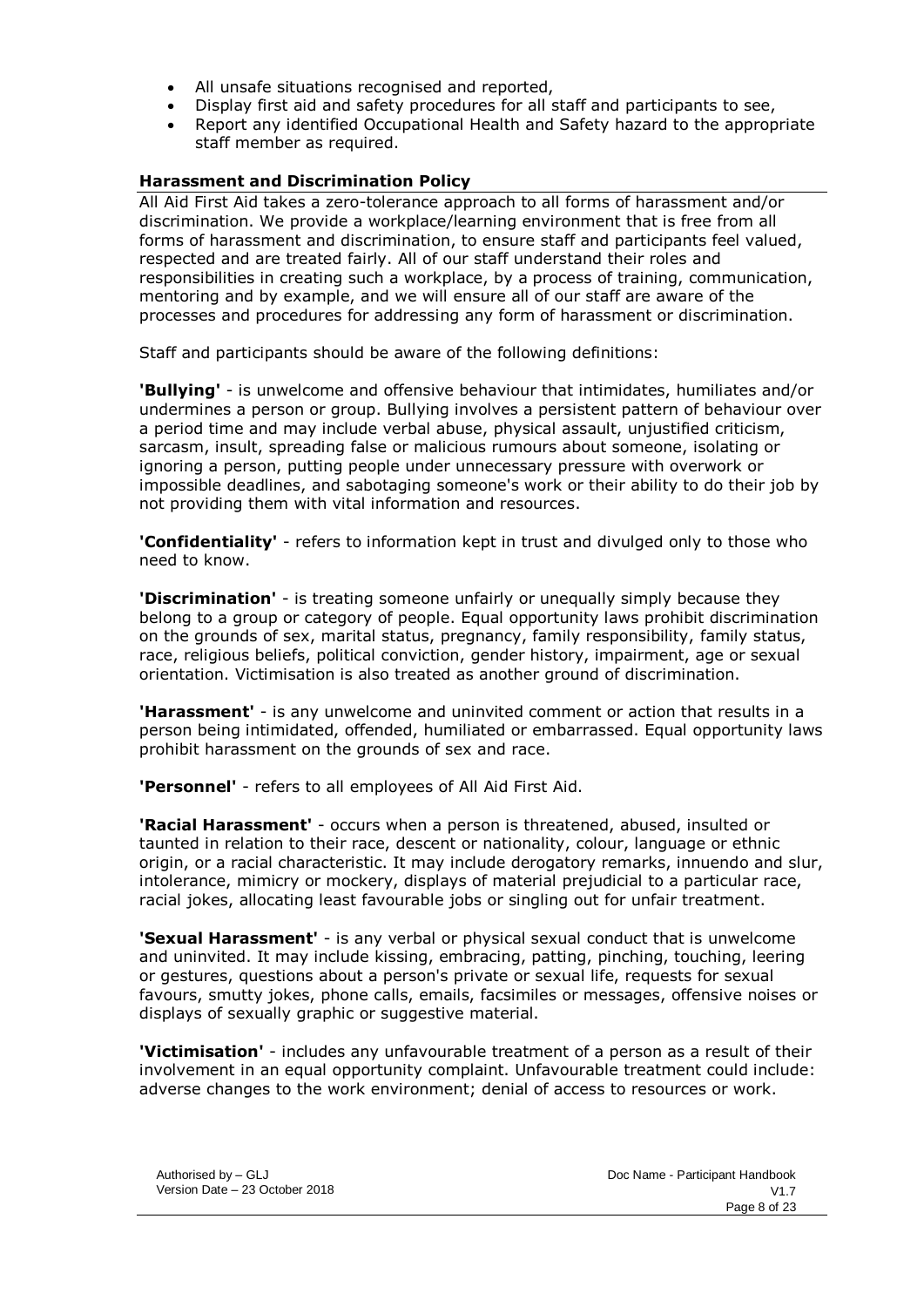#### **Specific principles**

- All staff and participants have a right to work in an environment free of any form of harassment and discrimination,
- All reports of harassment and discrimination will be treated seriously, impartially and sensitively. Harassment and discrimination, including victimisation and bullying, is unwelcome, uninvited and unacceptable behaviour that will not be tolerated,
- When management is informed of any harassment or discrimination it has the responsibility to take immediate and appropriate action to address it,
- In dealing with all complaints, the rights of all individuals should be respected and confidentiality maintained,
- Whenever possible, all complaints should be resolved by a process of discussion, cooperation and conciliation. The aim is to achieve an acceptable outcome while minimising any potential damage to our organisation,
- Both the person making the complaint, and the person against whom the complaint has been made, will receive information, support and assistance in resolving the issue,
- Victimisation is unacceptable and will not be tolerated. No person making a complaint, or assisting in the investigation of a complaint, should be victimised,
- Harassment or discrimination should not be confused with legitimate comment and advice (including feedback) given appropriately by management or trainers,
- Staff and participants should not make any frivolous or malicious complaints. All staff and participants are expected to participate in the complaint resolution process in good faith.

#### <span id="page-8-0"></span>**Privacy**

All Aid First Aid takes the privacy of our participants very seriously and we will comply with all legislative requirements. This includes the Privacy Act and Australian Privacy Principles (2014)

In some cases as required by law and as required by the Standards for RTOs we will need to make your information available to others. In all other cases we ensure that we will seek the written permission of the participant.

The thirteen Privacy Principles are defined below:

**Principle 1** – Open and transparent management of personal information. The object of this principle is to ensure that All Aid First Aid entities manage personal information in an open and transparent way.

**Principle 2** – Anonymity and pseudonymity. Individuals may have the option of not identifying themselves, or of using a pseudonym, when dealing with All Aid First Aid in relation to a particular matter.

**Principle 3** – Collection of solicited Personal Information.

All Aid First Aid must not collect personal information (other than sensitive information) unless the information is reasonably necessary for All Aid First Aid business purposes.

**Principle 4** – Dealing with unsolicited personal information. If All Aid First Aid receives personal information, All Aid First Aid must, within a reasonable period after receiving this information, determine whether or not the we would have collected the information under Australian Privacy and if not we must, as soon as practicable but only if it is lawful and reasonable to do so, destroy the information or ensure that the information is deidentified.

**Principle 5** – Notification of the collection of personal information. Requires All Aid First Aid to notify our clients, staff and participants of any additional information that we collect about them, and further advise them of how we will deal with and manage this information.

Authorised by – GLJ Version Date – 23 October 2018 Doc Name - Participant Handbook V1.7 Page 9 of 23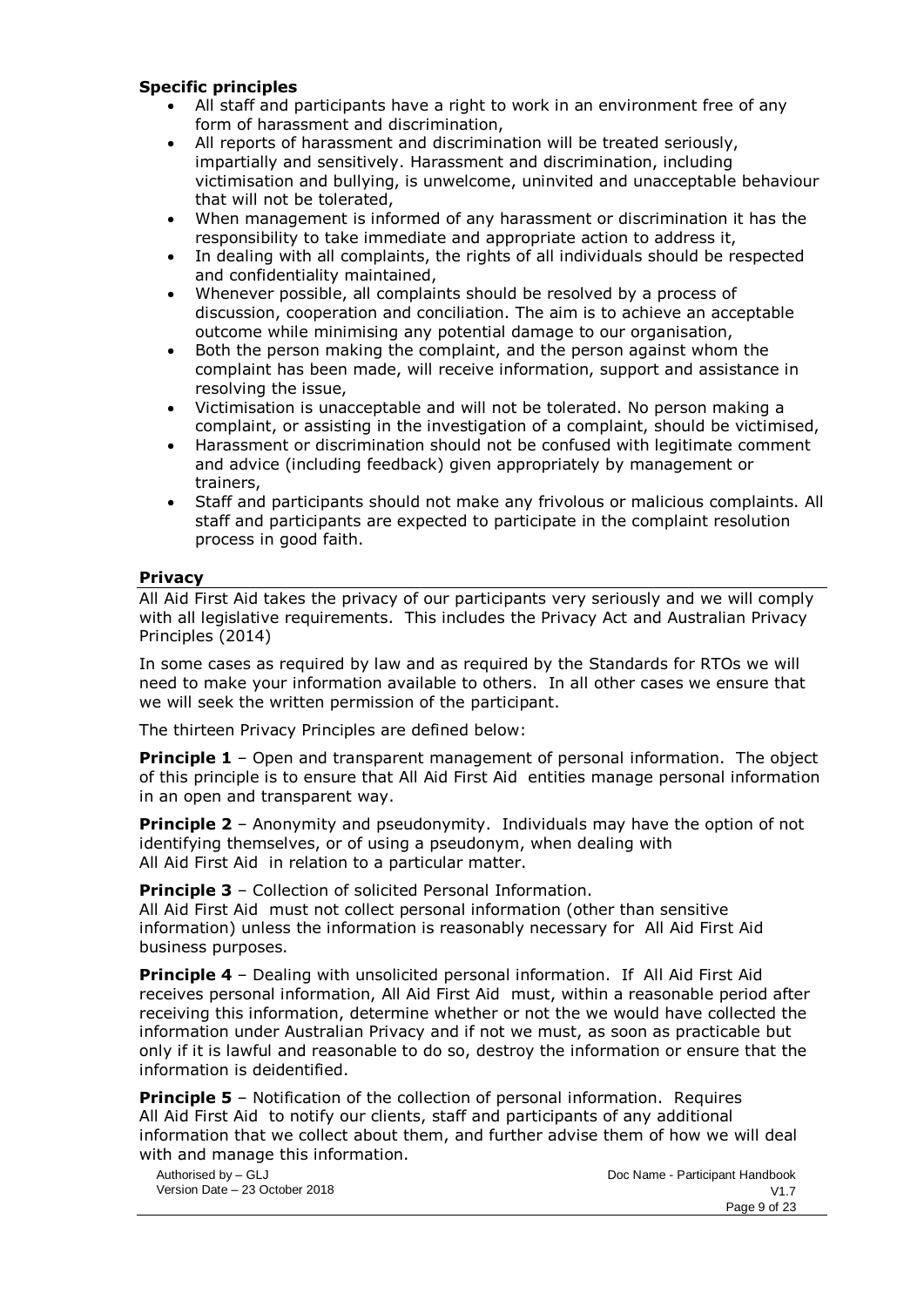**Principle 6** – Use or disclosure of personal information. The information that All Aid First Aid holds on an individual that was collected for a particular purpose, All Aid First Aid must not use or disclose the information for another purpose unless the individual has consented.

**Principle 7** – Direct marketing. As the All Aid First Aid holds personal information about individuals, we must not must not use or disclose the information for the purpose of direct marketing.

**Principle 8** – Cross Border disclosure of personal information. Where All Aid First Aid discloses personal information about an individual to an overseas recipient, All Aid First Aid must take such steps as are reasonable in the circumstances to ensure that the overseas recipient does not breach the Australian Privacy Principles.

**Principle 9** – Adoption, use or disclosure of government related identifiers. All Aid First Aid must not adopt a government related identifier of an individual as its own identifier of the individual except when using identification codes issued by either the State based regulators, or the department of Innovation with regard to the Unique Student Identifier.

**Principle 10** – Quality of personal information.

All Aid First Aid must take such steps (if any) as are reasonable in the circumstances to ensure that the personal information that All Aid First Aid collects is accurate, up to date and complete.

**Principle 11** – Security of personal information. If an All Aid First Aid entity holds personal information, the entity must take such steps as are reasonable in the circumstances to protect the information.

**Principle 12** – Access to personal information. As All Aid First Aid holds personal information about an individuals, All Aid First Aid must, on request by the individual, give the individual access to the information.

**Principle 13** – Correction of personal information. As All Aid First Aid holds personal information about individuals and should we believe that this information is inaccurate, out of date, incomplete, irrelevant or misleading; or the individual requests the entity to correct the information; All Aid First Aid must take such steps as are reasonable in the circumstances to correct that information.

#### <span id="page-9-0"></span>**Working with Children**

All Aid First Aid regularly offers training and assessment programs to Students under the age of 18.

All Aid First Aid complies with all Federal and State Working with Children legislation, specifically the *NSW Child Protection (Working with Children) Act 2012 No 51*.

Every All Aid First Aid staff member (regardless of their role) has a current NSW Working With Children Check. Individuals who do not have a CLEARED status are NOT engaged as employees. This is done through a submission to the appropriate government agency [https://check.kids.nsw.gov.au.](https://check.kids.nsw.gov.au/)

All Aid First Aid conducts an annual staff awareness training and review of our *Child Protection Policy and Procedures*.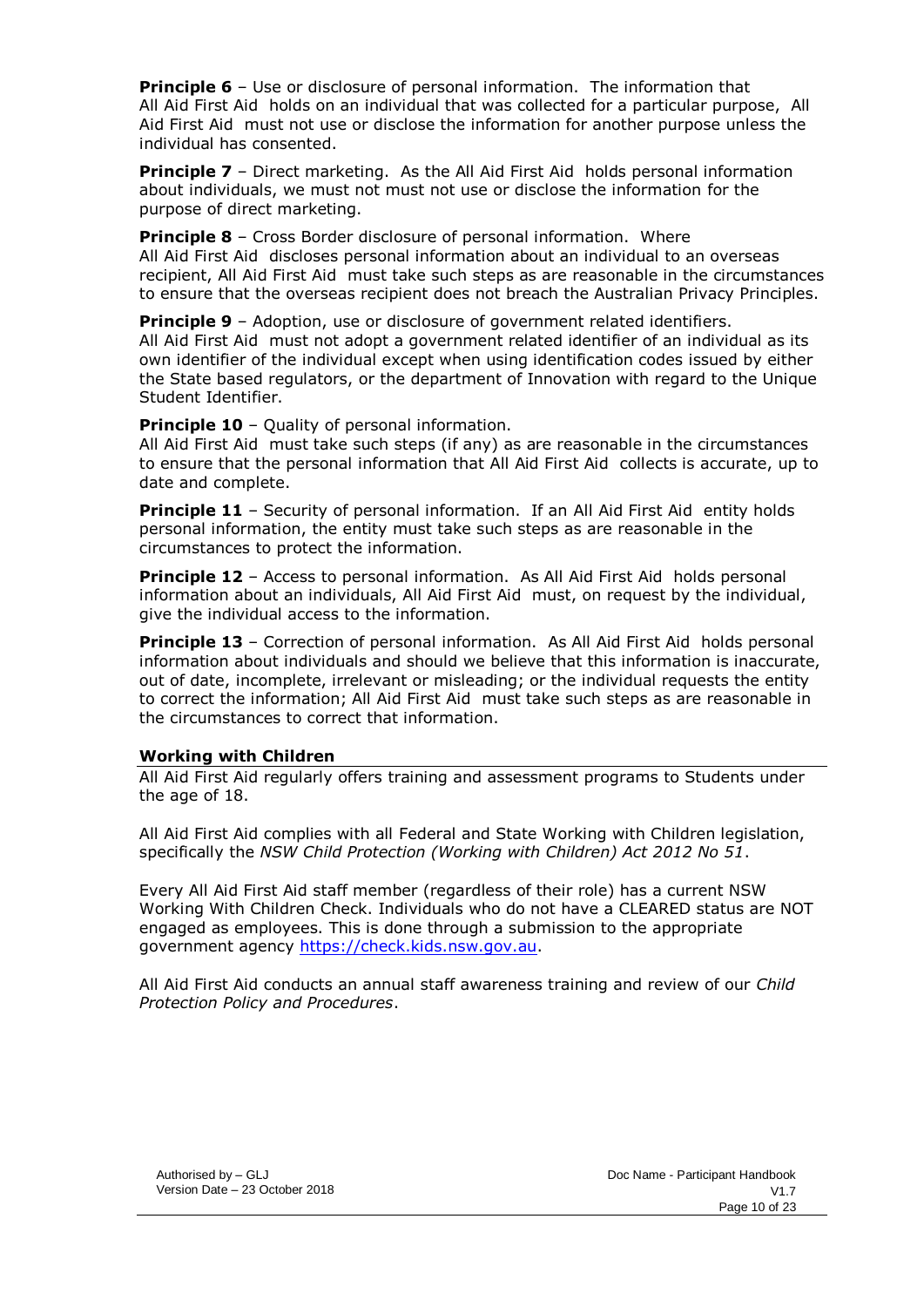#### <span id="page-10-0"></span>**Fees and Refund Policy**

All our training and assessment products are only offered as a group-based program to contracting organisations.

Our stated fees for groups-based programs are as follows HLTAID 001 – \$500 for a group of up to 10 HLTAID003 – \$1850 for a group of up to 16 All fees are paid in arrears with 30 day payment terms. We are able to run consecutive or concurrent groups.

We encourage you to discuss your training needs with us to obtain a personalised quotation prior to engaging AAFA's services. Per head quotations can be arranged upon request.

For the All Aid First Aid Remote and Wilderness First Aid Program, the fee structure is \$360 per person, per two day module. We accept both group-based payment from an organisation (with the above organisational payment terms) and individual pre-course payments direct to AAFA from staff employed at the contracting organisation and invited to enrol by the contracting organisation.

This policy applies to all indidivual fees collected direct from learners, prior to a course.

- 1. If we (All Aid First Aid) cancel a course you will be offered a full refund or a rescheduled course booking
- 2. If you cancel with more than 7 days notice a full refund will be offered
- 3. If you cancel with less than 7 days notice;
	- a. a 50% refund is available or
	- b. a 100% transfer of the value of your booking fee to another suitable course.

All Aid First Aid is committed to providing quality training at affordable prices. If you feel you did not 'get what you paid for', please contact us to discuss the situation.

In cases of extreme hardship, an appeal can be made to our Managing Director who can amend our policies.

#### <span id="page-10-1"></span>**Participant Documentation Policy**

We are committed to maintaining and safeguarding the accuracy, integrity and currency of our records without jeopardising the confidentiality of the records or our participant's privacy.

Individual hardcopy participant records will be stored in a lockable secure office area. Our electronic records are stored in our participant records software system, BApps, and access is protected by password access, we further protect our records by maintaining up to date virus, firewall and spyware protection software.

The Managing Director is responsible to conducting a backup of our computer systems to a Cloud based backup system.

Our software and hardcopy systems will retain Participant results for a period of not less than 30 years.

In the event that we cease to operate as an RTO we will transfer all records to ASQA in appropriate format and detail as specified by ASQA at the time of ceasing RTO operations.

All other records including, training records, taxation records, business and commercial records will be retained for a period of at least seven years.

Authorised by – GLJ Version Date – 23 October 2018 Doc Name - Participant Handbook  $V1.7$ Page 11 of 23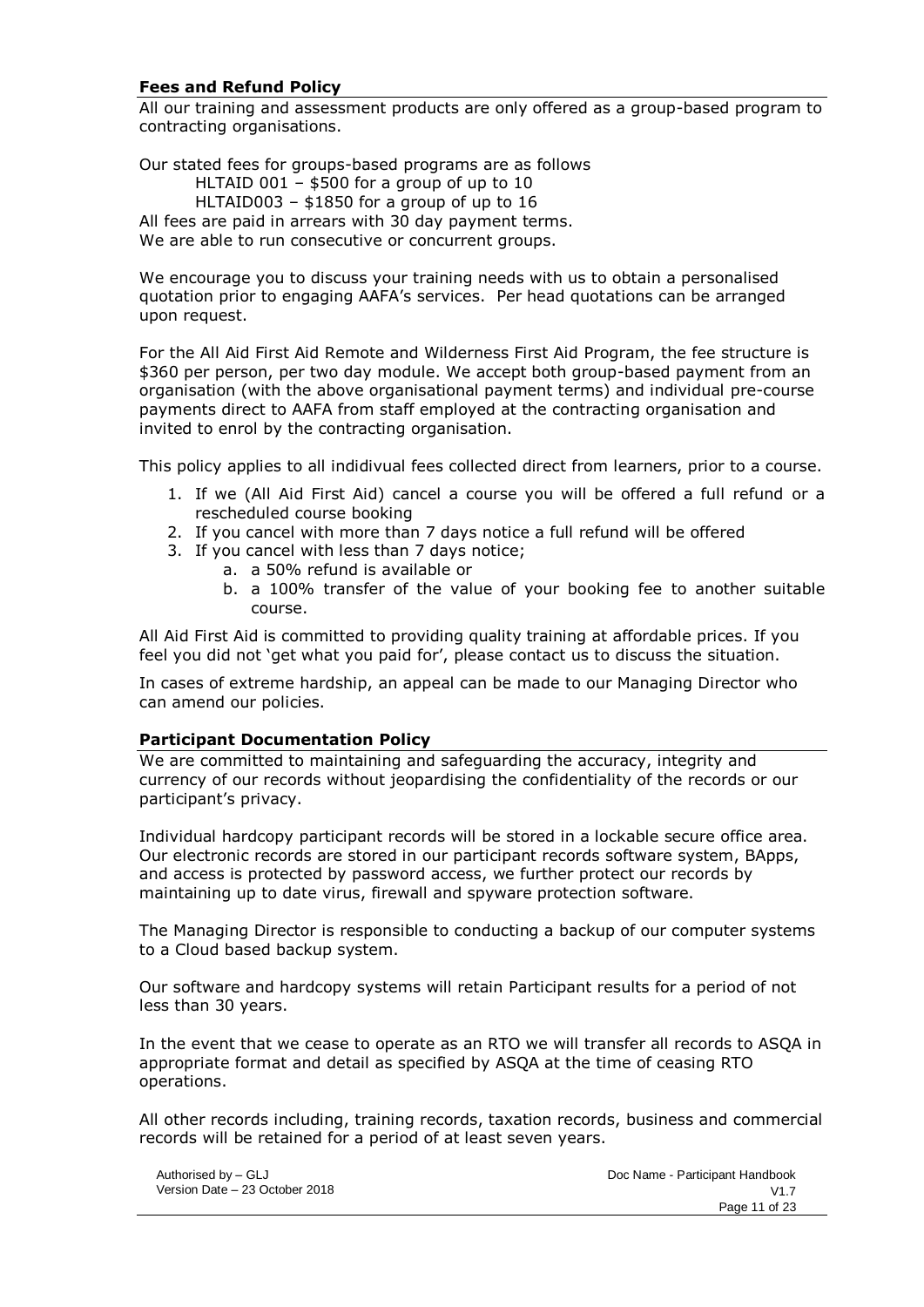We are required to submit statistical data on our participants to the AVETMISS standard, we will use the features inside BApps software, our participant record software program to achieve this.

We will ensure that any confidential information acquired by us, individuals or committees or organisations acting upon our behalf is safeguarded.

Access to individual Participant training records will be limited to those required by the Standards for RTOs such as:

- trainers and assessors, to access and update the records of the participants whom they are working with,
- management staff as required to ensure the smooth and efficient operation of the business,
- Officers from the Department of Education and Training, ASQA or their representatives for activities required under the Standards for Registered Training Organisations,

Or those required by law such as:

• people as are permitted by law to access these records (e.g. subpoena / search warrants / social service benefits / evidence act).

Or

- participants authorising releases of specific information to third parties in writing,
- the participants themselves, after making application in writing. For example, participants seeking a replacement copy of their Certificate.

We are required to ensure that we issue our statements of attainment and certificates to a participant within thirty days (30 days) where the participant has:

- Completed the course
- Been found competent in that unit(s) of competency
- And met their financial obligations to us

#### <span id="page-11-0"></span>**Recognition of other Qualifications**

All AQF qualifications and statements of attainment issued by other registered training organisations will be fully recognised by All Aid First Aid

These qualifications will be recognised and where appropriate could be used to reduce any training program being offered by us.

Participants would be required to produce a certified copy of the original certificate to the Managing Director or in some cases the trainer, who will verify the authenticity of the document by contacting the issuing authority and record the outcome in our record system.

This is typically applicable where participants produce a pre-requisite qualification for a course they are currently wishing to undertake.

#### <span id="page-11-1"></span>**Access and Equity**

We are committed to ensuring that we offer training opportunities to all people on an equal and fair basis.

Including women where under-represented, people with disabilities, people from non-English speaking backgrounds, Indigenous Australians, and rural and remote learners.

Authorised by – GLJ Version Date – 23 October 2018 Doc Name - Participant Handbook  $V1.7$ Page 12 of 23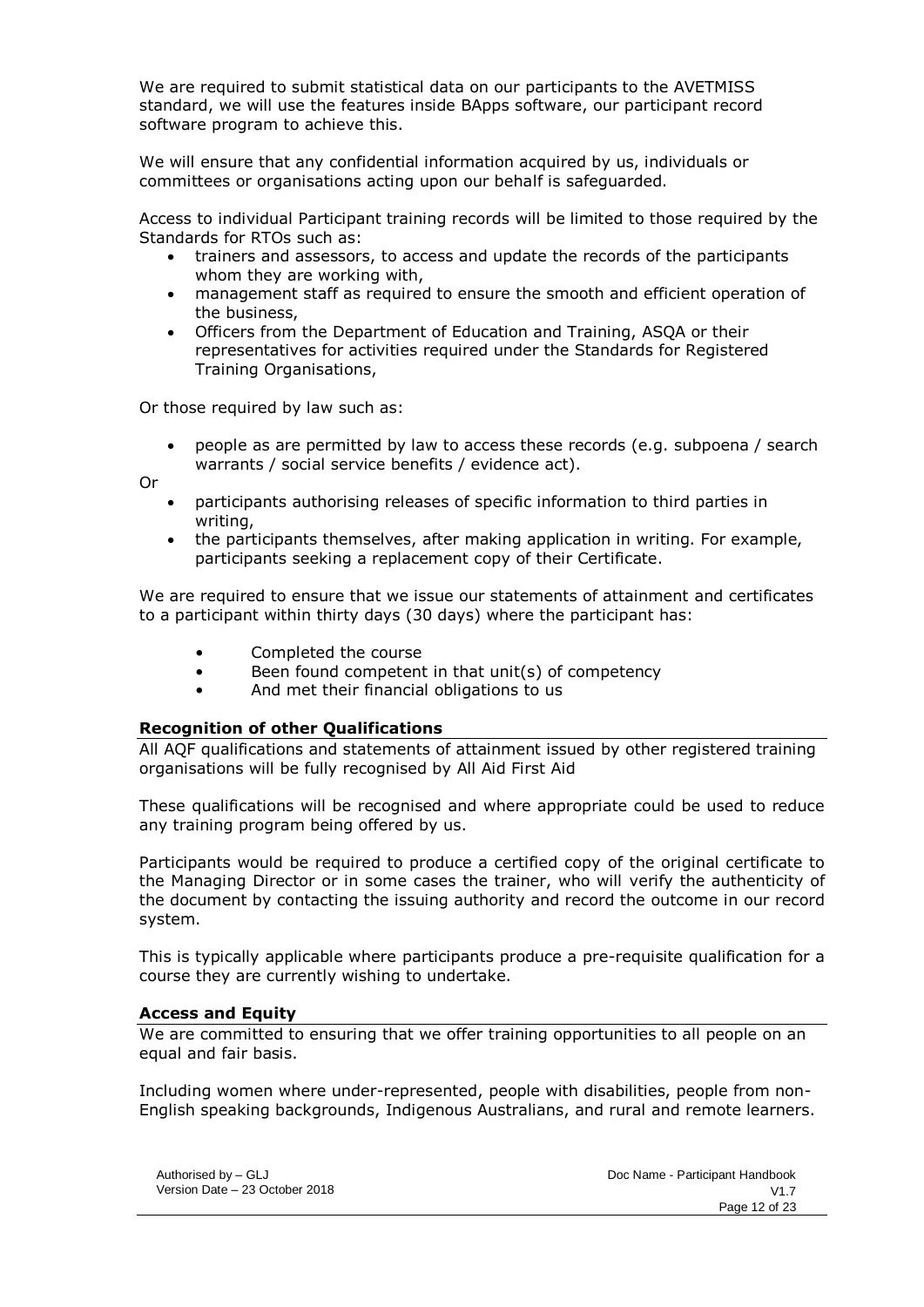All participants have equal access to our training programs irrespective of their gender, culture, linguistic background, race, socio-economic background; disability, age, marital status, pregnancy, sexual orientation or carer's responsibilities.

All participants who meet our entry requirements will be accepted into any of our training programs.

Any issues or questions regarding access and equity can be directed to All Aid First Aid's Managing Director.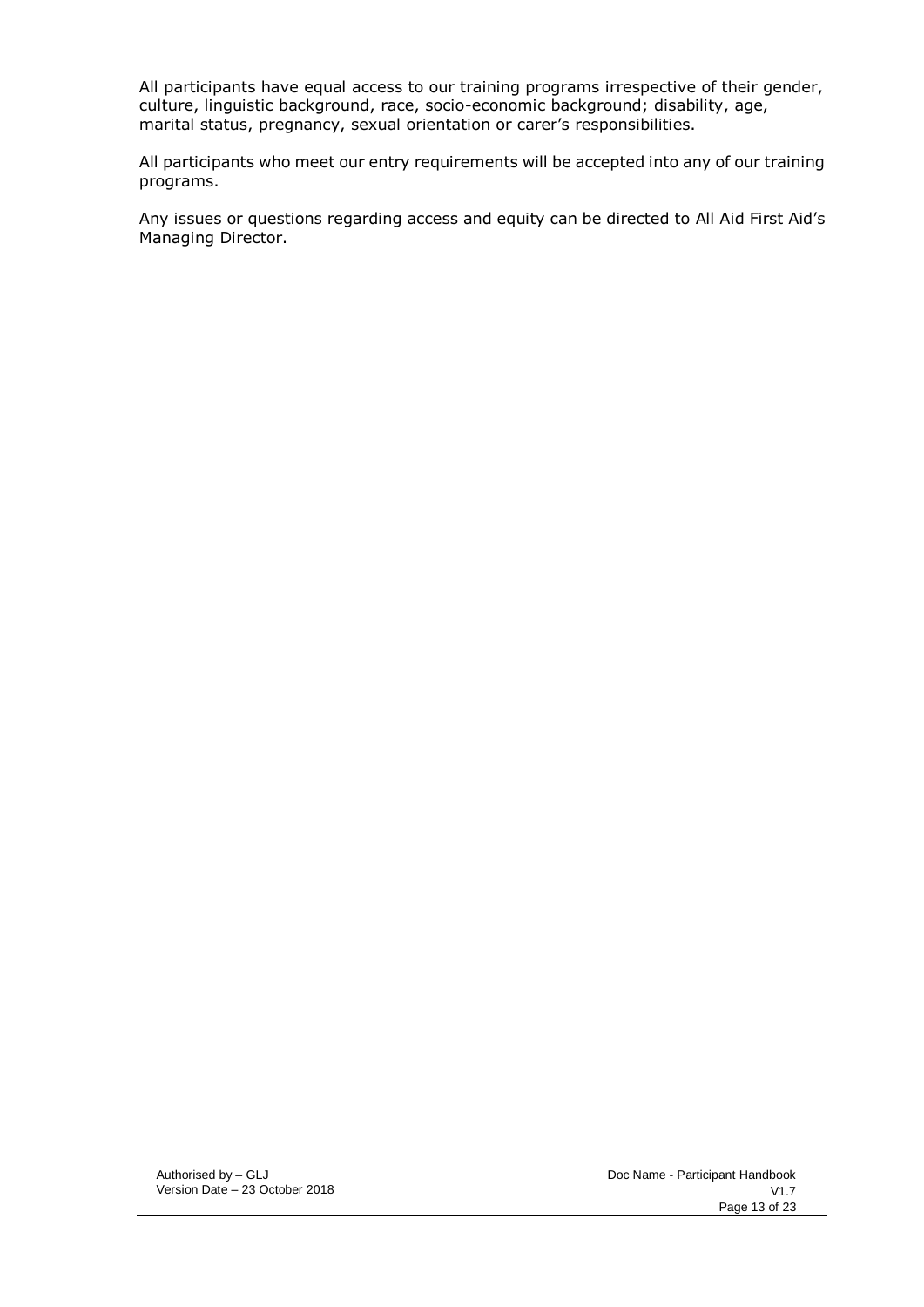#### <span id="page-13-0"></span>**Client Selection**

There are pre-requisites to enrolling in our training programs.

If you have any questions please do not hesitate to discuss the course with your trainer or the Managing Director.

#### <span id="page-13-1"></span>**Enrolment**

If your organisation has contracted AAFA to provide a course and offered you a place on that course, you will need to enrol directly with AAFA through our student management system.

You will receive an email from AAFA (either directly or forwarded from the person at your organisation who requested the course) with pre-course information and an invitation to enrol. If you accept this invitation, you will need to complete an enrolment/application form, which will require you to provide details on the Unique Student Identifier (USI), a new initiative from the Australian Government.

If you have any learning support needs or difficulties with the enrolment process, you can contact AAFA on [info@allaid.com.au](mailto:info@allaid.com.au)

#### <span id="page-13-2"></span>**Unique Student Identifier**

As from 1<sup>st</sup> January, 2015, students, wishing to graduate from a Vocational Education and Training course (a VET Course) are required to obtain a Unique Student Identifier (USI).

As from  $1<sup>st</sup>$  January, 2015, a RTO cannot issue a qualification to a student unless that student provides the RTO with their USI. The USI will allow the Government to permanently record the awarding of this qualification to the individual.

Thus from  $1<sup>st</sup>$  January, 2015, unless exemptions apply, all training successfully delivered will be recorded by the Government.

To obtain your USI, you will need to:

1. Obtain it yourself from [www.usi.gov.au](http://www.usi.gov.au/) by providing information about yourself similar in content to that on your driver's licence, or

2. Authorise a third party such as this RTO to obtain it on your behalf. To enable us to generate your USI, you will need to:

1. Accurately complete this enrolment form, ensuring that the details you provide match your ID.

2. Provide us with one of the following form of unique identification:

- Driver's Licence
- Medicare Card
- Australian Passport
- Visa (with Non-Australian Passport) for international students
- Birth Certificate (Australian) \*please note a Birth Certificate extract is not sufficient
- Certificate Of Registration By Descent
- Citizenship Certificate
- ImmiCard

3. Nominate the preferred method of contact so that your USI activation notice can be sent to you, options include, email, phone or mailing address.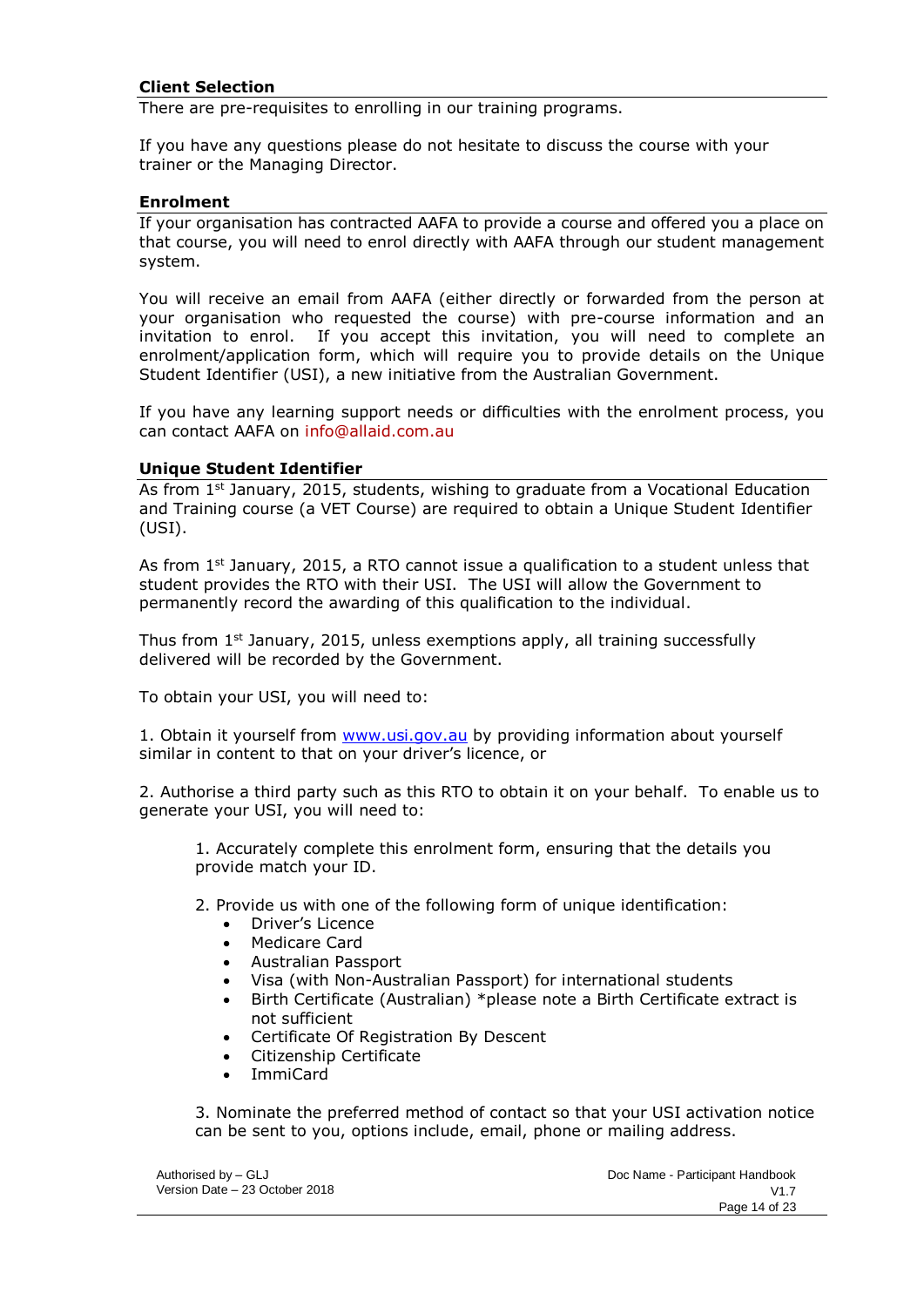4. Complete the form over page.

Once your USI has been generated, you should:

- write down your USI somewhere safe or enter it into your phone for safe keeping.
- activate your USI account at some stage in the near future.
- if you do not activate your account, your USI still works.
- when you do activate your account, you will be required to add some security questions and choose a password.

**PLEASE NOTE:** The USI System checks for duplicate entries and will report any suspected duplicates

**PLEASE ALSO NOTE:** Any USI provided to use by a student will need to be verified as being accurate. To achieve this, our staff will visit the USI website [www.usi.gov.au](http://www.usi.gov.au/)

If the USI is identified as not being correct, or "rejected" we are not permitted to issue a Statement of Attainment or a Certificate.

Please also be aware that any copies of student personal information obtained for the purposes of determining or confirming a USI shall be securely destroyed when no longer needed.

#### <span id="page-14-0"></span>**Language, Literacy and Numeracy (LLN) Assistance**

Our course standard material contains written documentation and limited numerical calculations.

We recognise that not all people are able to read, write and perform calculations to the same Standards. We will endeavour to help you where we can to accommodate anyone with difficulties with Language, Literacy or numeracy.

In the event that a participant's needs exceed our ability to accommodate, we will, in the first instance, refer the participant to the learning support services at their contracting organisation. Should this not be an option (e.g. no service exists or participant does not want to engage these services), we will refer the participant to the option of completing a TAFE LLN course prior to commencing the training.

Further external information and assistance can be accessed at **Literacy and Numeracy Support:**

Australian Council of Adult Literacy phone 03 9469 2950 email [acal@pacific.net.au](mailto:acal@pacific.net.au)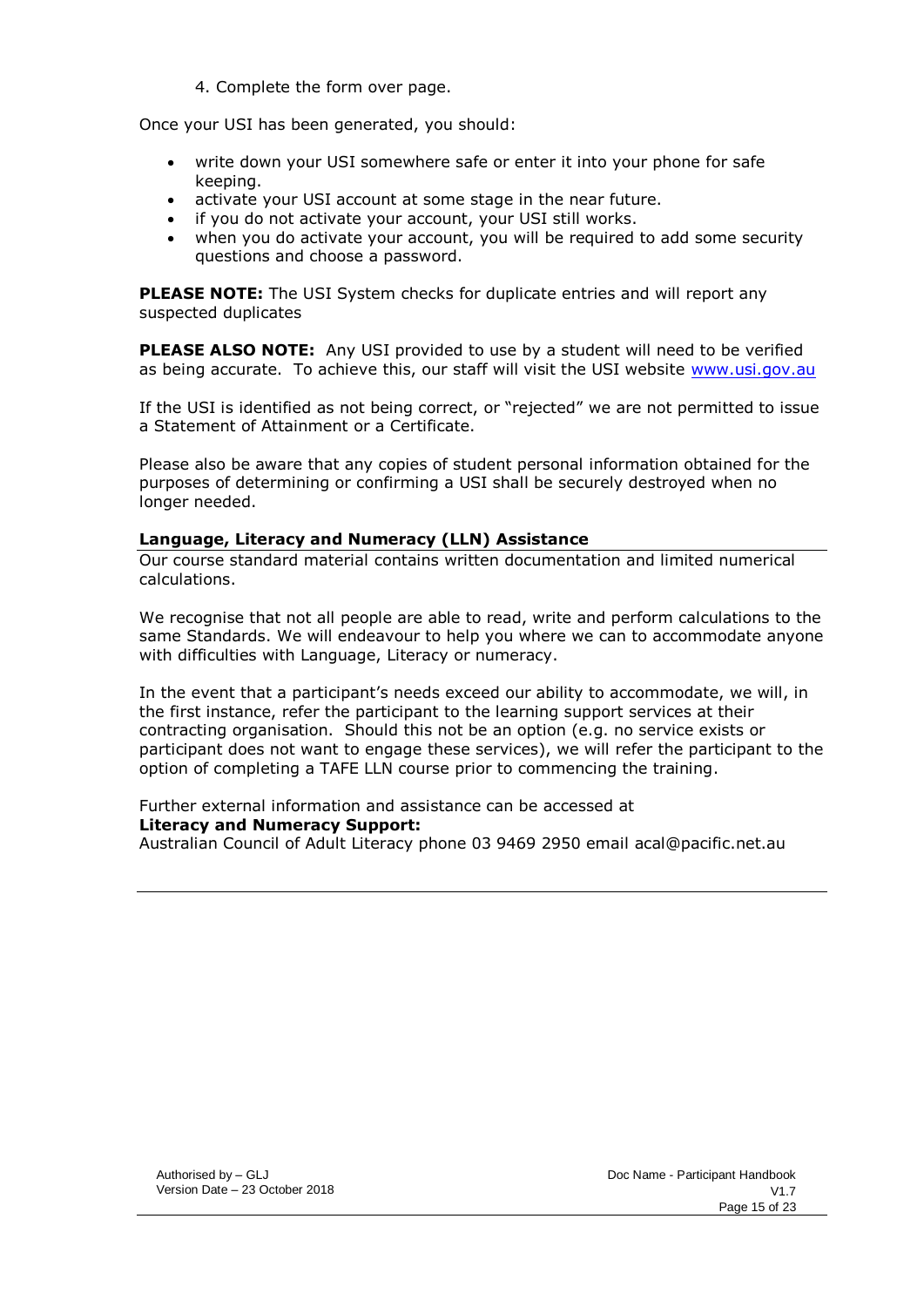#### <span id="page-15-0"></span>**Participant Support, Welfare and Guidance**

We will assist all participants in their efforts to complete our training programmes. We recognise that certain aspects of a First Aid course can be difficult or traumatic for some people, based on prior experiences. If this applies to yourself, please communicate this with our trainers, so we can best support your welfare.

In the event that you are experiencing any difficulties with your studies we would recommend that you see your trainer, or another member of All Aid First Aid's staff.

We will make every effort to support you in your studies; this could be through additional coaching or mentoring or through any other identified way.

Should you be experiencing any personal difficulties you should make contact directly with the All Aid First Aid Managing Director, Greg James, who will assist you to the full extent of our capacity.

If your needs exceed our support capacity we will refer you onto an appropriate external agency.

You can seek support immediate by contacting:

#### **Interpreting Services:**

TIS 13 14 50

**Lifeline:** 131 114

#### <span id="page-15-1"></span>**Flexible Delivery and Assessment Procedures**

All Aid First Aid recognises that not all participants learn in the same manner, and that with an amount of "reasonable adjustment" participants who may not learn best with traditional learning and assessment methods will still achieve good results.

All Aid First Aid will make any necessary adjustment to meet the needs of a variety of participants, the ability to complete a written assessment is not to be interpreted as a barrier to competency, provided that the participant can verbally demonstrate competency.

These adjustments may include having someone read assessment materials to participants or they may include having someone record the participant's spoken responses to assessment questions.

All Aid First Aid undertakes to assist participants achieve the required competency Standards where it is within our ability.

Where we cannot assist a participant, we will refer them, where possible, to an agency that can assist.

Any further questions can be referred to your trainer or All Aid First Aid's Managing Director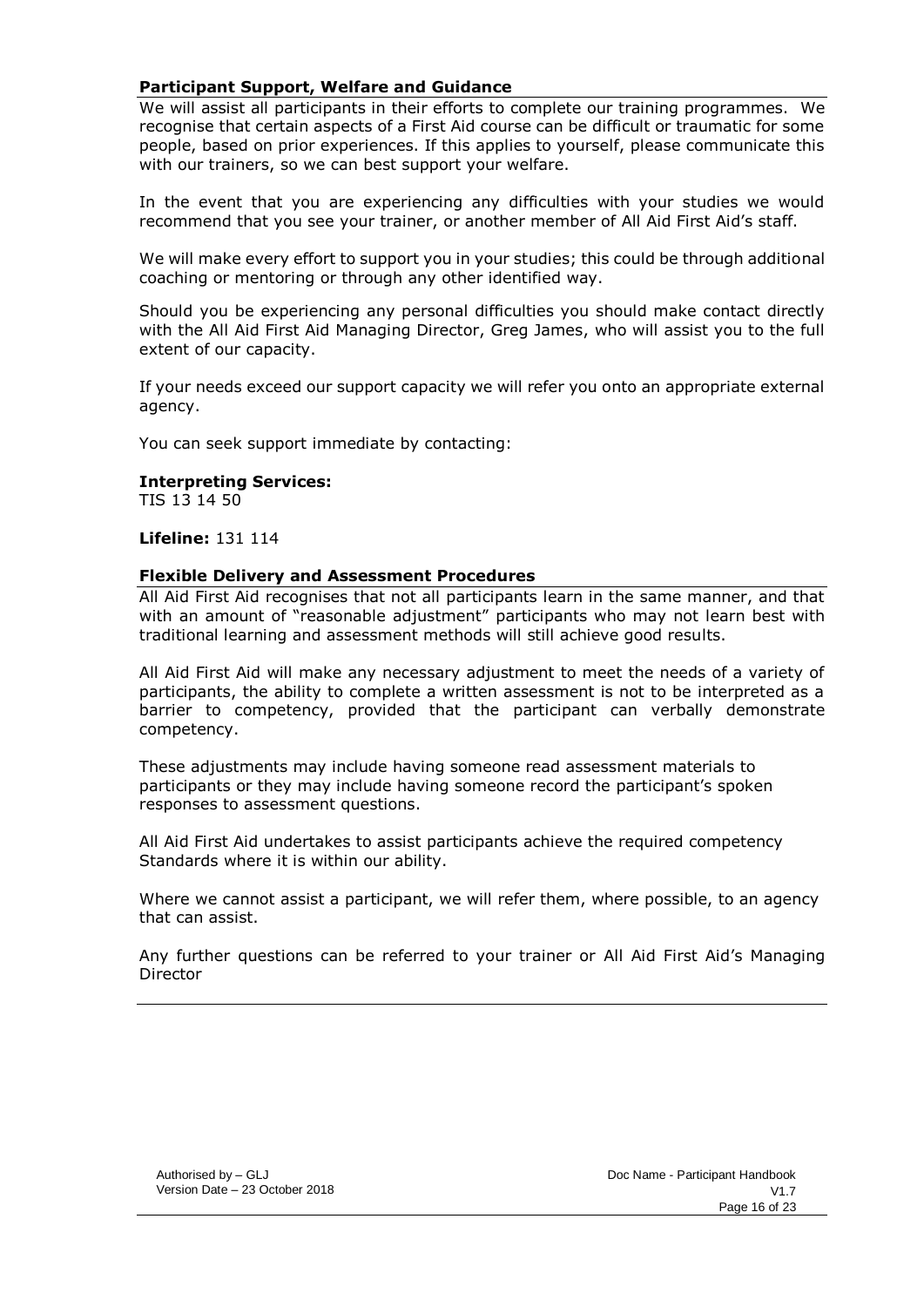#### <span id="page-16-0"></span>**Complaints and Appeals**

All Aid First Aid treats complaints and appeals from staff, participants, our participants' employer and other parties very seriously and we will deal with these in an effective and timely manner, typically aiming to resolve all complaints within three weeks.

All Aid First Aid will act upon any substantiated complaint or appeals, these will be recorded into our RTO management system and will lead where appropriate to continuous improvement activities.

The data entry responsibility including maintaining security of these complaints and appeals lies with the Managing Director.

A person or organisation can complain about any aspect of our dealings with them, and the participant can appeal any decision we make, including assessment decisions.

In the first instance that a person or organisation is unhappy or dissatisfied with an aspect of our service delivery, they should consult their contact person. Employers or Companies should contact the Managing Director.

Participants should contact their trainer. The trainer should be the first point of contact for participants the aim of this first contact is to resolve the issue quickly.

If the participants complaint is about the trainer, and they are uncomfortable discussing this issue with the trainer then they should contact the Managing Director.

If the Managing Director is the trainer, or the complaint is about the Managing Director, then the alternative contact is the Senior Trainer.

Should the complaint or appeal not be resolved in the first instance, then the complainant is requested to formally lodge a complaint or appeal by completing either the complaint or appeal form, these forms are available from the Trainer, and the Managing Director.

The appellant or complainant can take the form away to complete, but this should be returned within 48 hours so the matter can be promptly investigated.

This formal complaint or appeal will be entered into our Complaints or Appeals register for tracking purposes. This is the responsibility of the Managing Director, the receipt of the Complaint or Appeal will be formally acknowledged within one business day, in writing.

Should the nature of the complaint refer to criminal matters or where the welfare of people is in danger, All Aid First Aid will, with the permission of the participant, seek assistance from other authorities such the Police, Legal Representative or other parties as appropriate.

Participant confidentiality will be maintained at all times as is consistent with NSW and Australian Law.

At all times will the principles of Natural Justice be upheld, the complainant/appellant will remain informed at all times of the progress of their complaint or appeal through written correspondence, either by email or letter.

All Aid First Aid will ensure that the participant's academic progress will remain unimpeded by their complaint or appeal.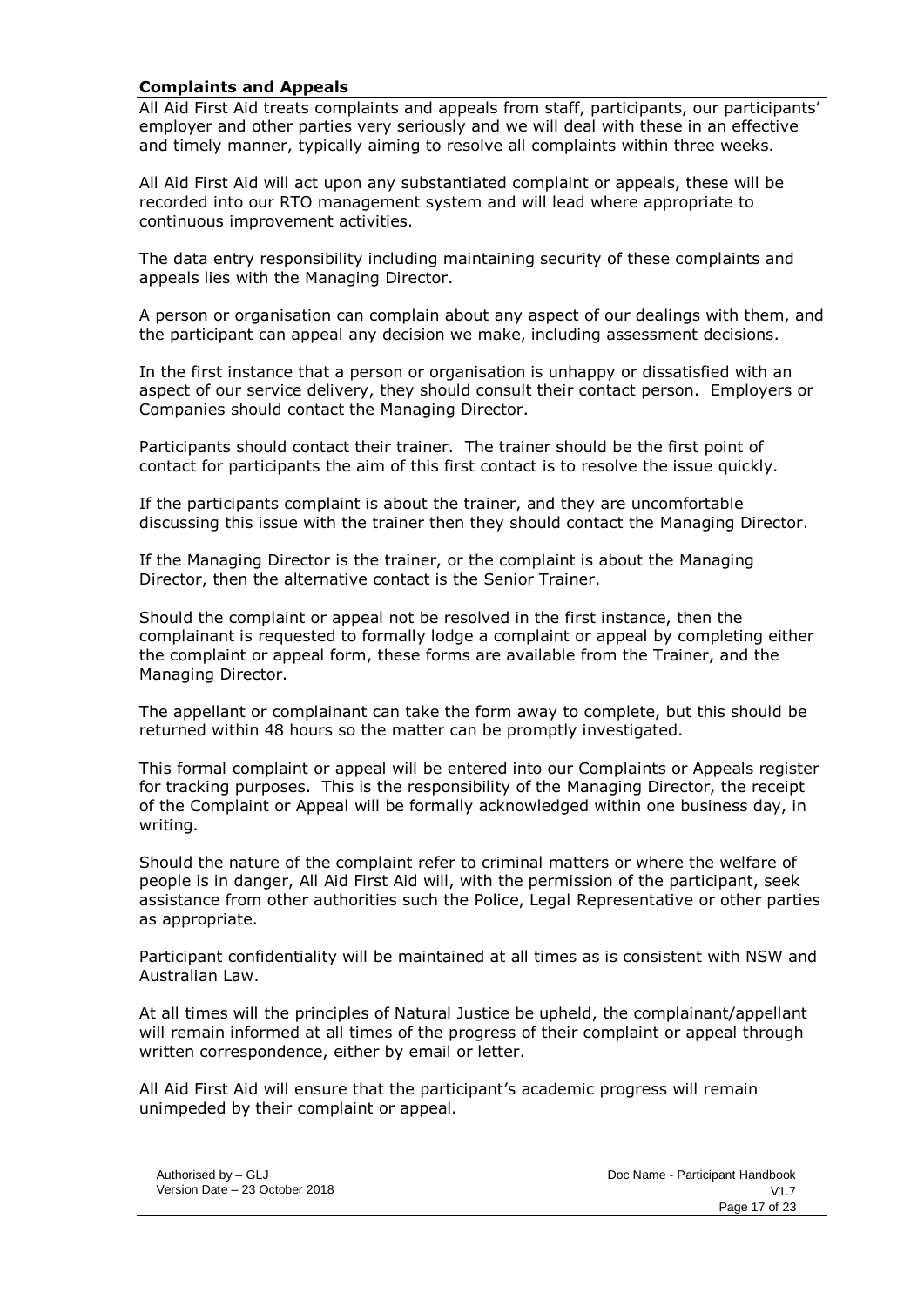Upon receipt of the formal complaint or appeal, the Managing Director will be responsible for resolving the issue.

This will involve at least a formal interview with the participant, the trainer (if appropriate) and the Managing Director. If this is unable to resolve the issue, then the issue can be escalated to a mutually agreeable independent person or panel.

Engagement of the external assistance will be the responsibility of the Managing Director.

The suitable independent person or panel, will need to be agreed upon by both the participant and, this could include another external Trainer Assessor, or it could include an independent commercial mediators such as the Resolution Institute.

The Resolution Institute can be contacted via [http://www.resolution.institute/contact](http://www.resolution.institute/contact-us)[us](http://www.resolution.institute/contact-us)

Level 1 and 2 13-15 Bridge Street Sydney NSW 2000

Phone: +61 2 9251 3366 Freecall: 1800 651 650 Fax: +61 2 9251 3733 Email: [infoaus@resolution.institute](mailto:infoaus@resolution.institute)

Escalation to an external mediation service is a significant process and incurs significant costs.

Engagement of the external assistance will be the responsibility of the Managing Director.

All Aid First Aid is prepared to undertake escalation to independent mediation if All Aid First Aid is not able to resolve a dispute with a participant.

Once the need for Independent Mediation is agreed with the participant, All Aid First Aid will obtain a written quote for this process from the agreed mediation company; this written quote is to be shared with the participant.

For the process to proceed, both the participant and the All Aid First Aid will lodge with the agreed mediator money to the full value of the quote from the mediator.

The party whose position is NOT upheld by the mediator pays for the mediation service; the party whose position is upheld will receive a refund from the mediator.

Should a compromise position be determined by the mediator both parties agree to pay respective shares as determined by the mediator.

Irrelevant of the process undertaken to resolve the matter, then the complainant or appellant will be provided with a formal written statement of the resolution of the complaint or appeal, this will state the reasons for the decision.

At all times will we keep our participants informed of the progress of their complaint and appeal, and should this process take longer than sixty (60) days we will enquire as to the reasons why and keep the participant informed of these reasons, again through written correspondence, typically email or letter.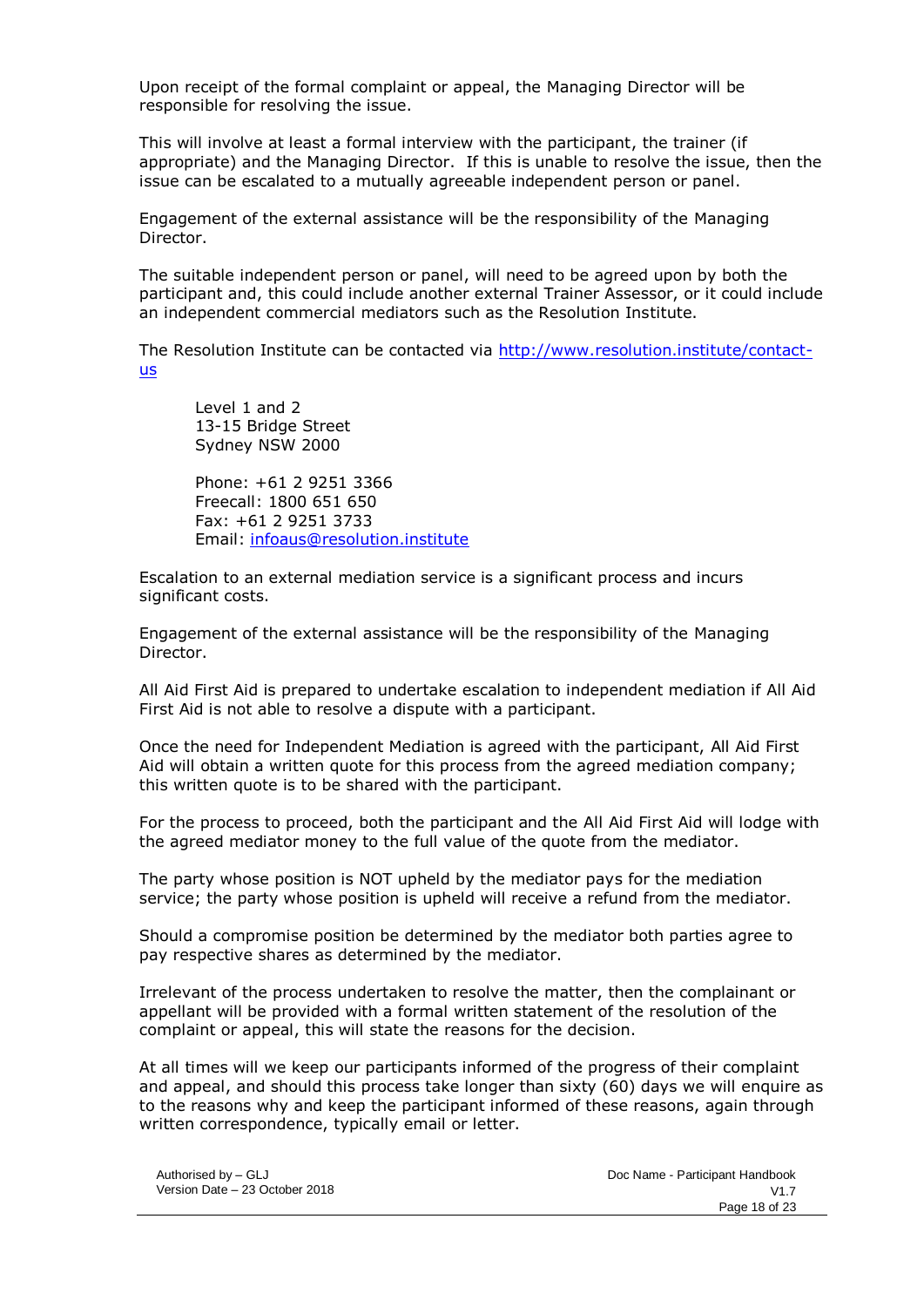Participants are also able to lodge a complaint about a RTO with ASQA. The ASQA process is detailed at:

[http://asqa.gov.au/complaints/make-a-complaint---domestic-Participants/make-a](http://asqa.gov.au/complaints/make-a-complaint---domestic-students/make-a-complaint---domestic-students1.html)[complaint---domestic-Participants1.html](http://asqa.gov.au/complaints/make-a-complaint---domestic-students/make-a-complaint---domestic-students1.html)

#### ASQA GPO Box 9928 Melbourne VIC 3001 Ph: 1300 701 801 (9:00am – 7:00pm EST) Web: enquiries@asqa.gov.au

Please note the following extract from the above referenced website:

- *ASQA takes a risk-assessment approach to complaints—our resources are limited so must focus on the most serious complaints.*
- *ASQA's role is not to act as a Participant advocate for individual Participants. Rather, ASQA uses the information reported through complaints to inform how it regulates training providers.*
- *ASQA respects both privacy and natural justice considerations in handling complaints. This means that complainants will be advised how their information*  was used in the regulatory process although in some instances the advice will *not be detailed and the process can be lengthy if audit activity is involved. Further details can be read in ASQA's Privacy Policy.*

A further option available to people and organisations is the National Training Complaints Hotline. This **number is 13 38 73** and is staffed Monday–Friday, 8am to 6pm nationally.

More details on the National Complaints Hotline can be found at <http://www.industry.gov.au/skills/nationaltrainingcomplaintshotline/Pages/default.aspx>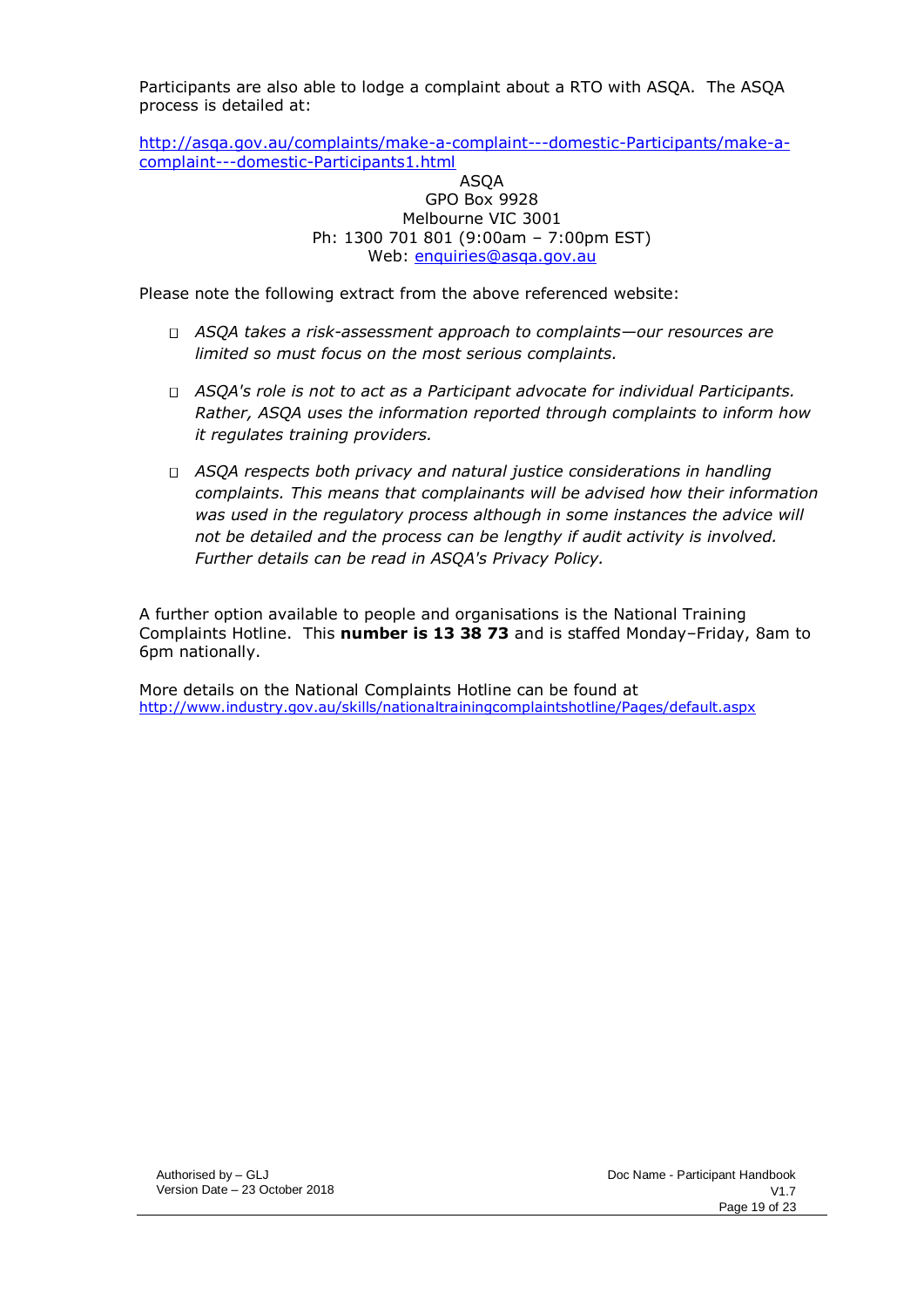#### <span id="page-19-0"></span>**Assessment Appeals**

In rare circumstances, the participant may object to decisions made by All Aid First Aid, including assessment outcomes, and wish to appeal these decisions.

Possible grounds for an Assessment appeal could be (and others are possible):

- The correct response was provided however the response was marked incorrect in error
- The material assessed was not covered in class
- The response provided by the participant was the response provided in class
- Or any other reason.

In the case of the Assessment appeal, the participant will follow the same basic steps as outlined in the complaint and appeal section.

- 1. Discuss the issue with your trainer and seek their opinion.
- 2. If you are still dissatisfied, complete the appeals form and submit it to the Managing Director who will:
	- a. provide written receipt of your case within one business day,
	- b. review your case, if desired, you will be able to present your case to the Managing Director. The Managing Director will review your case with you and provide you with a written response, including the reasons for the response.
- 3. At all times, the participant is to be kept updated as to the progress and resolution of the matter.

Irrelevant of the process undertaken to resolve the matter, the appellant will be provided with a formal written statement of the resolution of the complaint or appeal, this will state the reasons for the decision.

At all times will we keep our participants informed of the progress of their complaint and appeal, and should this process take longer than sixty (60) days we will keep the participant informed of these reasons, again through written correspondence, typically email or letter.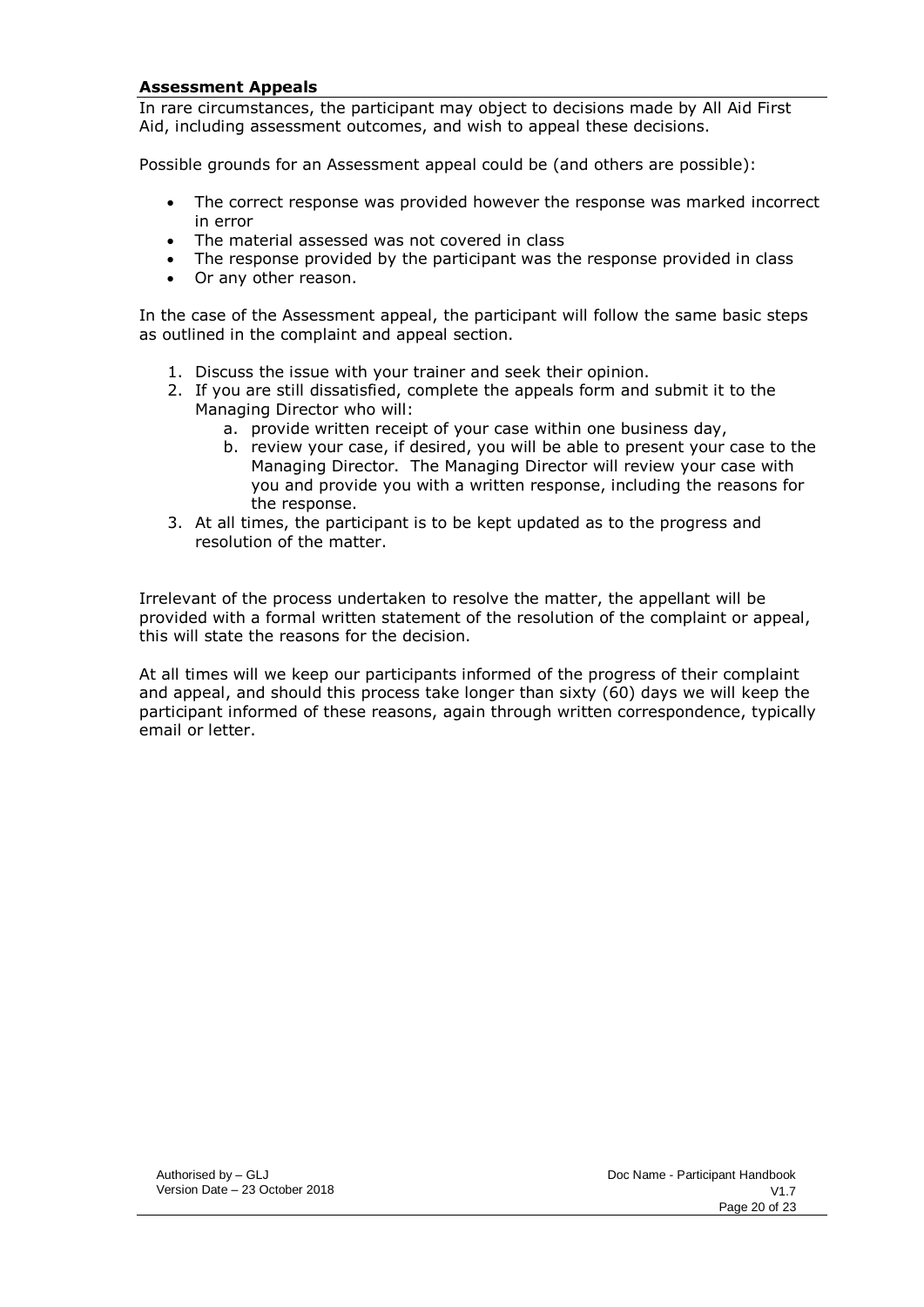# **Flow Chart Representation:**

<span id="page-20-0"></span>

Authorised by – GLJ Version Date – 23 October 2018 Doc Name - Participant Handbook V1.7 Page 21 of 23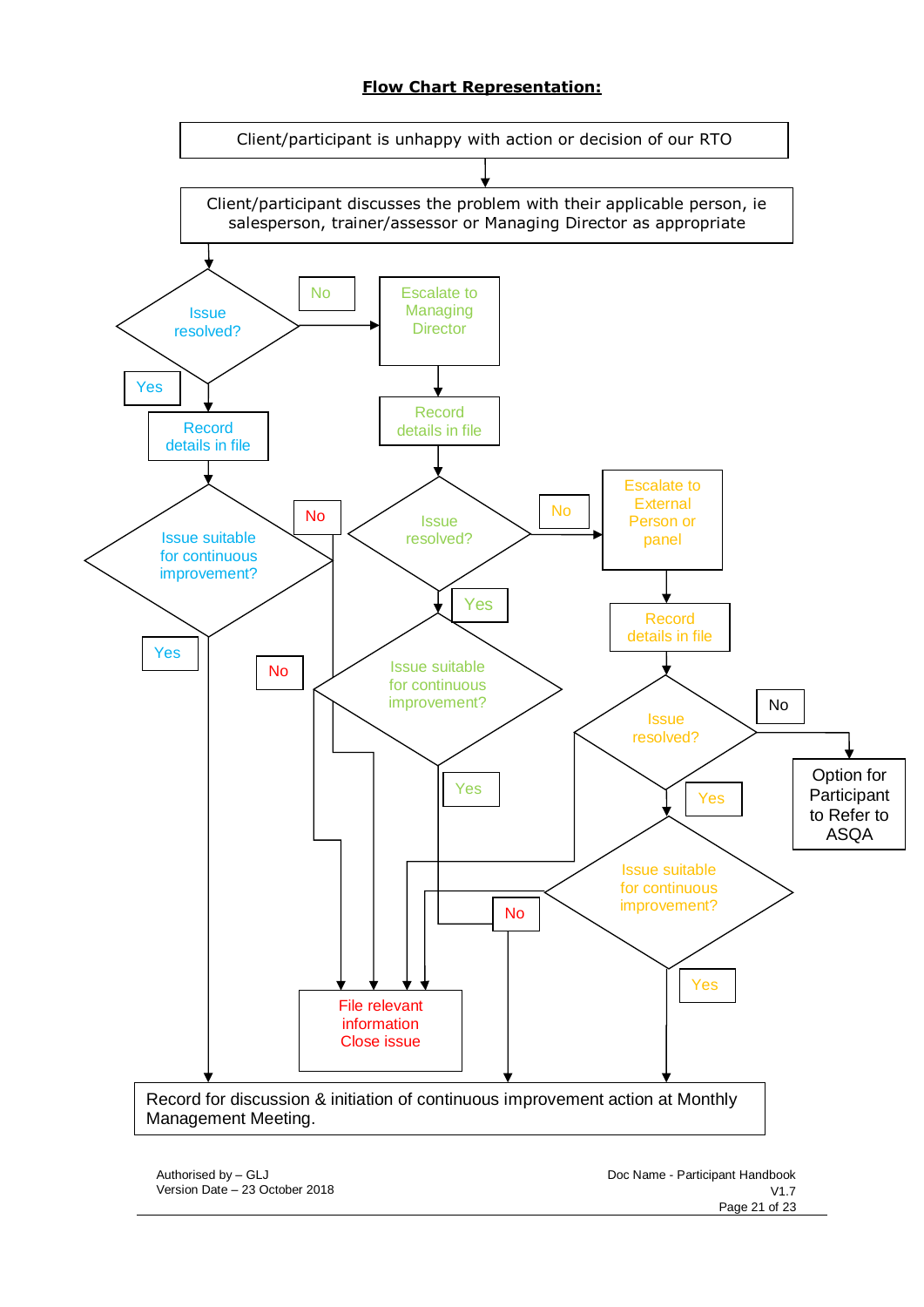#### **Discipline**

All Aid First Aid attempts to provide training and assessment services in a spirit of cooperation and mutual respect.

If a trainer or staff member is unhappy or dissatisfied with the behaviour or performance of a participant the trainer has the authority to:

- Warn the participant that their behaviour is unsuitable, or
- Ask a participant to leave the class, without refund or acceptance into another course, or
- Immediately cancel the class.

All Aid First Aid, has a zero tolerance policy towards illegal drugs. Any person found to be in possession or under the influence of illegal drugs will be asked to leave the premises.

Anybody found to be under the influence of drugs or alcohol that will adversely affect their performance will be asked to leave the premises.

In some cases prescription drugs will affect your performance, please discuss this with your trainer prior to course commencement.

Cheating or plagiarism (copying of someone else's work) will not be tolerated and will result in the participant's assessment being dismissed.

We expect that our staff will maintain a professional and ethical working relationship with all other staff, management and participants. Any breach of our disciplinary Standards will be discussed with the trainer and All Aid First Aid Managing Director and the appropriate action will be taken.

If a participant wishes to express a complaint in relation to the disciplinary action taken, they have the opportunity to follow our complaints procedure.

#### <span id="page-21-0"></span>**Credit Transfer Policy**

Credit Transfer is available to all participants enrolling in any of our training programs on our scope of registration.

**Credit Transfer** – means credit towards a qualification granted to participants on the basis of outcomes gained by a participant through participation in courses or nationally training package qualifications with another Registered Training Provider.

#### <span id="page-21-1"></span>**Assessment Standards**

All assessments conducted by us will:

- Comply with the assessment guidelines defined in the relevant nationally endorsed training package. In the case of our qualifications we will ensure that the competency assessment is determined by a vocationally competent assessor who holds the relevant TAE10 assessment units of competency or equivalent qualifications.
- All of our assessments within our RTO will lead to the issuing of a statement of attainment or to the issuing of a qualification under the AQF where a person is assessed as competent against the National Endorsed units of competency in the applicable training package.
- All of our Assessments will be:
	- o **Valid -** Assessment methods will be valid, that is, they will assess what they claim to assess,

Authorised by – GLJ Version Date – 23 October 2018 Doc Name - Participant Handbook V1.7 Page 22 of 23